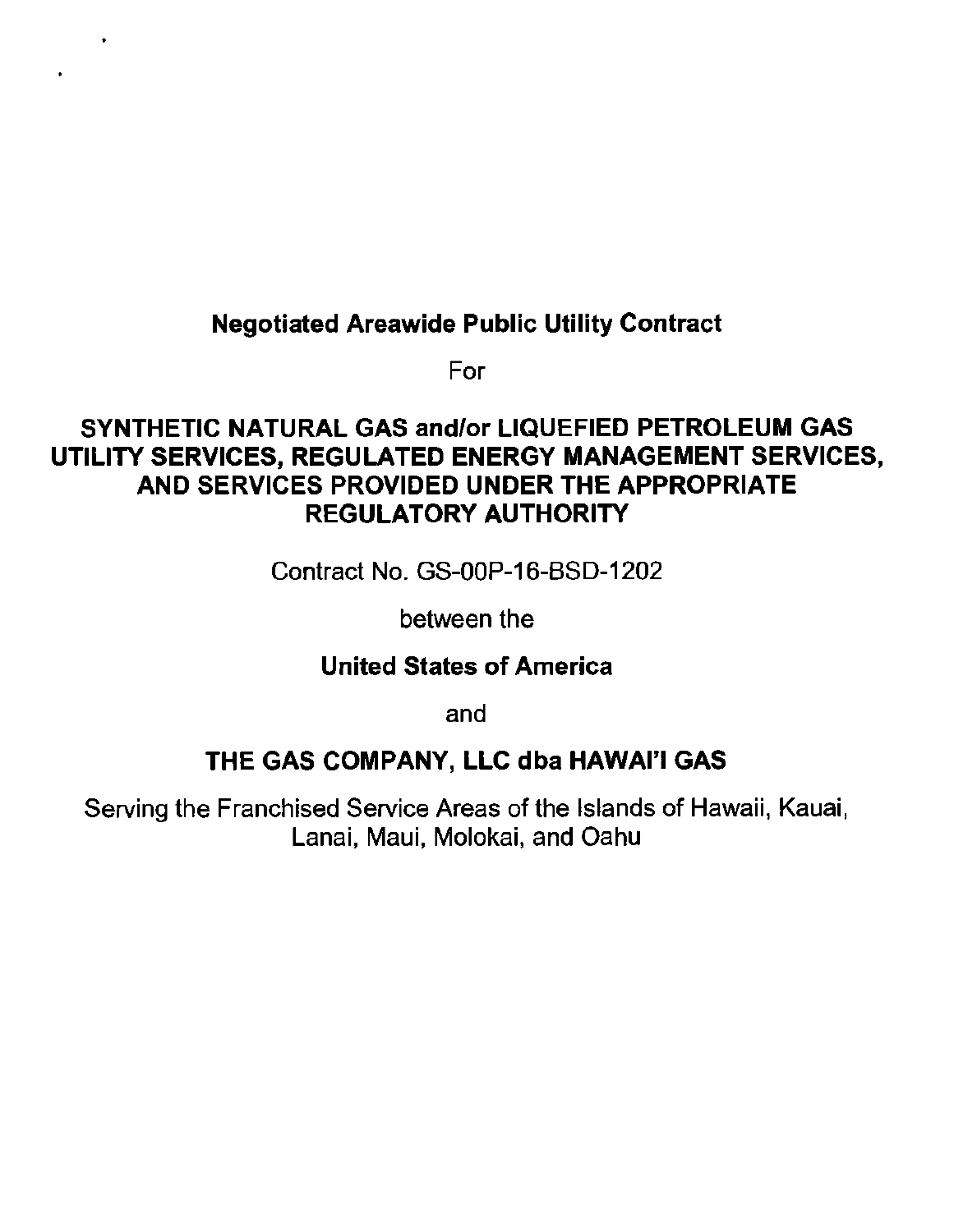### Negotiated Areawide Public Utility Contract No. GS-OOP-16-BSD-1202 between the United States of America And

## THE GAS COMPANY, LLC dba HAWAl'I GAS

Serving the Franchised Service Areas of the Islands of Hawaii, Kauai, Lanai, Maui, Molokai and Oahu

## TABLE OF CONTENTS

## **Article**

 $\bullet$ 

Page

| <b>Preamble and Whereas Clauses</b>                                                        | 1                |  |
|--------------------------------------------------------------------------------------------|------------------|--|
| 1. Definitions                                                                             | 2                |  |
| 2. Scope and Duration of Contract                                                          | 3                |  |
| 3. Existing Contracts                                                                      | 4                |  |
| 4 Authorization Procedure and Service Disconnections                                       | 4                |  |
| 5. Rates, Charges, and Public Regulation                                                   | 4                |  |
| 6. Bills and Billing Data                                                                  |                  |  |
| 7. Payments for Services                                                                   | 5<br>5           |  |
| 8. Contractor-Owned Meters                                                                 | 6                |  |
| 9. Equipment and Facilities                                                                | $\frac{6}{7}$    |  |
| 10. Liability                                                                              |                  |  |
| 11. Access to Premises                                                                     | 7                |  |
| 12. Parties of Interest                                                                    | 8                |  |
| 13. Representations and Certifications                                                     | 8                |  |
| 14. Supplemental Clauses                                                                   | 8                |  |
| 15. Notices                                                                                | 13               |  |
| 16. Approval by Appropriate Regulatory Authority                                           | 13               |  |
| 17. Utility Energy Services Contracts                                                      | 13               |  |
| 18. Miscellaneous                                                                          | 15               |  |
| Signatures                                                                                 | 16               |  |
| Certificate                                                                                | 17               |  |
| Authorization for Synthetic Natural Gas and/or Liquefied<br>Petroleum Gas Utility Services | <b>Exhibit A</b> |  |
| Authorization for Energy Management Service                                                | <b>Exhibit B</b> |  |
| Authonzation for Services Provided under the Appropriate<br><b>Regulatory Authority</b>    | <b>Exhibit C</b> |  |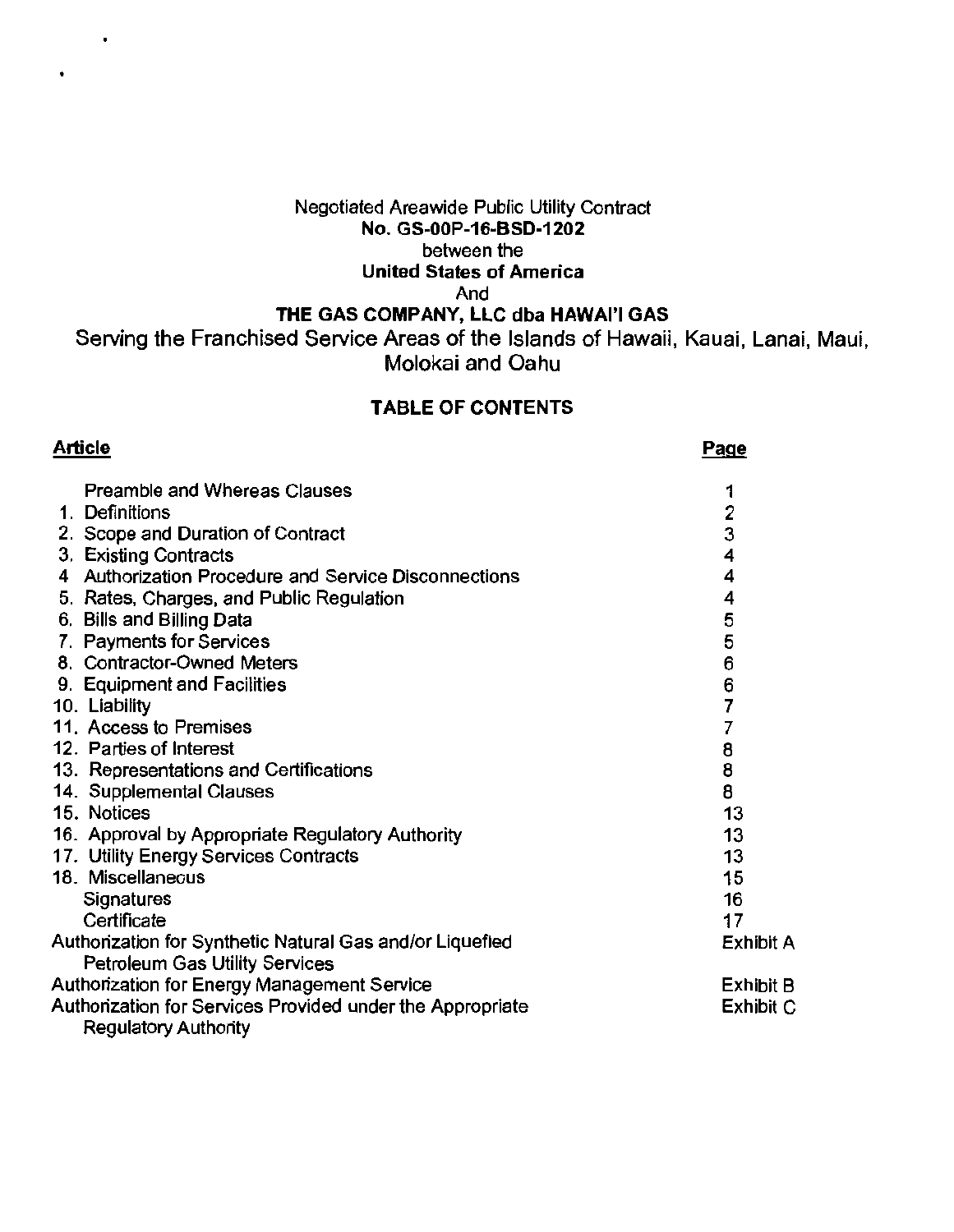### NEGOTIATED AREAWIDE PUBLIC UTILITY CONTRACT No. GS·OOP·16·BSD·1202

.

for Synthetic Natural Gas and/or Liquefied Petroleum Gas Utility Services, Regulated Energy Management Services, and Services Provided Under the Appropriate Regulatory Authority

## BETWEEN THE UNITED STATES OF AMERICA

#### AND

### THE GAS COMPANY, LLC dba HAWAl'I GAS

serving the Franchised Service Areas of the Islands of Hawaii, Kauai, Lanai, Maui, Molokai and Oahu

THIS NEGOTIATED AREAWIDE PUBLIC UTILITY CONTRACT (hereinafter referred to as "Areawide Contract") FOR SYNTHETIC NATURAL GAS and/or LIQUEFIED PETROLEUM GAS UTILITY SERVICES, ENERGY MANAGEMENT SERVICES, AND SERVICES PROVIDED UNDER THE APPROPRIATE REGULATORY AUTHORITY is executed this  $~f$ <sup> $\#$ </sup> day of  $~A$ <sub>Dni</sub>  $/$ , 2016, between the UNITED STATES OF AMERICA, acting through the Administrator of the General Services Administration (hereinafter referred to as the "Government"), pursuant to the authority contained in 40 U.S.C. 501(b)(1), and THE GAS COMPANY, LLC dba HAWAJ'I GAS, a limited liability company organized and existing under the laws of the State of Hawaii, and having its principal office and place of business at TOPA Financial Center, 745 Fort Street, Suite 1800, Honolulu, HI 96813 (hereinafter referred to as the "Contractor"), hereinafter collectively referred to as the "Parties":

WHEREAS, the Contractor is a manufacturer and distributor of synthetic natural gas, distributor of liquefied petroleum gas, and a transmission and distribution utility company that is regulated by the Hawaii Public Utilities Commission;

WHEREAS, the Contractor now has on file with the Hawaii Public Utilities Commission (hereinafter referred to as the "Commission") all of its effective tariffs, rate schedules, riders, rules and regulatory terms and conditions of service, as applicable;

WHEREAS, with some exceptions, the Government is generally required by Chapter 1 of Title 48 of the Federal Acquisition Regulation (FAR), 48 CFR 41.204, to enter into a bilateral contract for utility services at each Federal facility where the value of the utility service provided is expected to exceed \$150,000 per year;

WHEREAS, where the Government has an Areawide Contract in effect with a particular utility, then such utility service is normally to be procured thereunder;

WHEREAS, the Government has a present and continuing requirement for synthetic natural gas and/or liquefied petroleum gas utility services, and energy management services, for its Federal Agencies now receiving such service from the Contractor;

WHEREAS, the Contractor and the Government mutually desire that this Areawide Contract be used by the agencies of the Government in obtaining synthetic natural gas and/or liquefied petroleum gas utility services, energy management services and/or services provided under the Appropriate Regulatory Authority from the Contractor and to facilitate partnering arrangements as encouraged and authorized by 10 U.S.C. 2911-2918 and 42 U.S.C. 8256;

NOW. THEREFORE, in consideration of the premises and mutual covenants herein contained, the parties hereby agree as follows: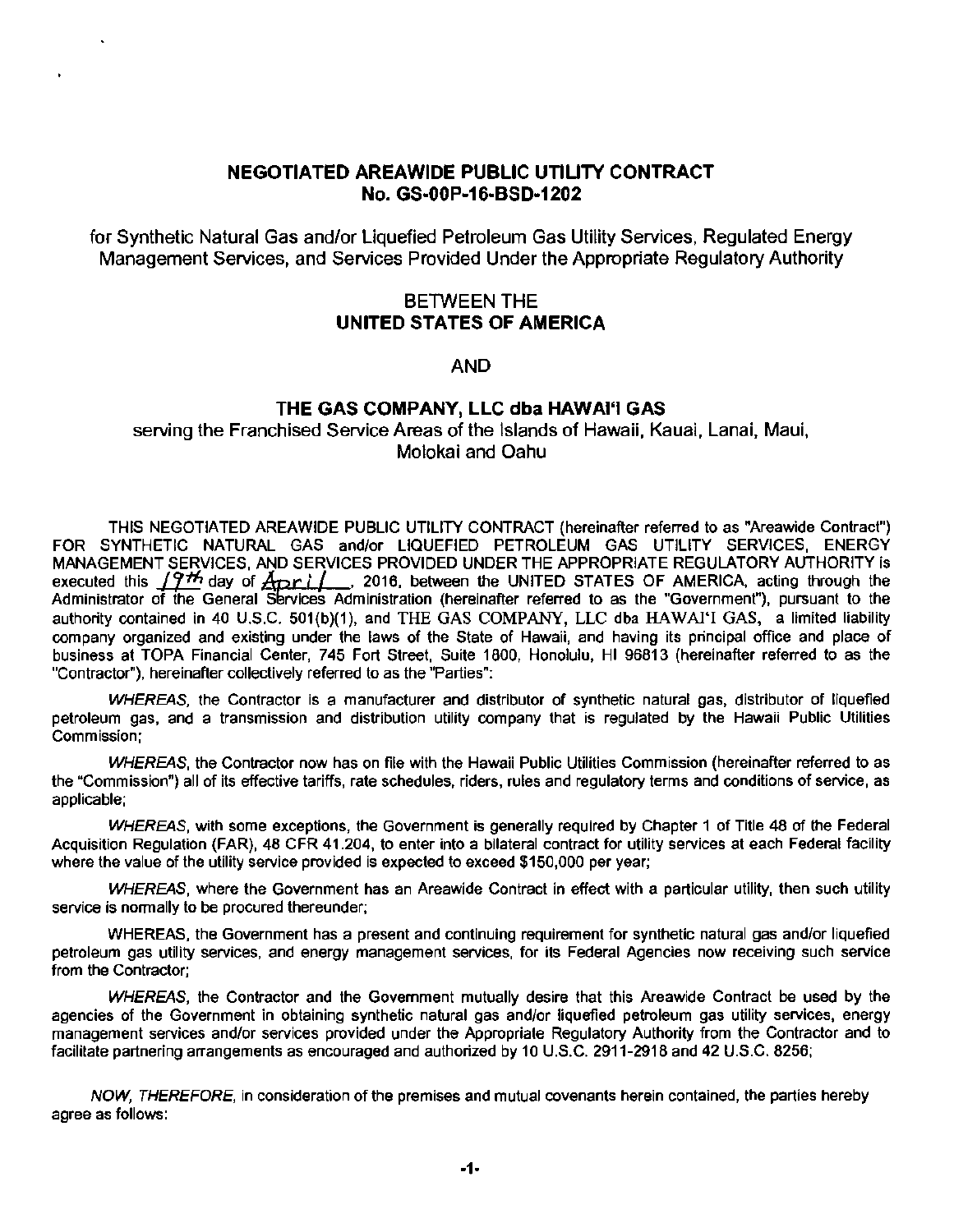#### ARTICLE 1. DEFINITIONS.

1.1. As used in this contract,

 $\ddot{\phantom{1}}$ 

(a) the term "Areawide Contract" means this master contract entered into between the Government and Contractor to cover the utility service acquisitions of all Federal agencies in the franchised certificated service territory from Contractor for a period not to exceed ten (10) years;

(b) the term "Agency" means any Federal department, agency, or independent establishment in the executive branch of the Government, any establishment in the legislative or judicial branches of the Federal Government, or any wholly or mixed ownership Government corporation. as defined in the Government Corporation Control Act, a list of which Agencies may be found by searching the document entitled ADM 4800.2H, dated June 2013, on the General Services Administration website (www.gsa.gov);

(c) the term "Ordering Agency" means any Agency that is authorized to and obtains Utility Services under this Areawide Contract;

(d) the term "Authorization" means an order form used to acquire services under this Areawide Contract (see Exhibit "A" AUTHORIZATION FOR SYNTHETIC NATURAL GAS AND/OR LIQUEFIED PETROLEUM GAS UTILITY SERVICES, Exhibit "B" AUTHORIZATION FOR ENERGY MANAGEMENT SERVICE and/or Exhibit "C" AUTHORIZATION FOR THE PROVISION OF SERVICES PROVIDED UNDER THE APPROPRIATE REGULATORY AUTHORITY) annexed hereto. With the exception of the provisions defined in "Contractor's Tariff" and "Contractor's Terms and Conditions," all Authorizations shall be administered outside of the oversight and purview of the regulatory environment and in accordance with the requirements of the Federal Acquisition Regulations, as provided in Article 14.1;

(e) the term "Termination Authorization" means an order form used to by the Government to notify the Contractor that the Government wants to discontinue or disconnect a specific Utility Service provided under this Contract, where the Authorization for Utility Services does not otherwise specify how Utility Services are to be terminated. (SEE EXHIBIT "A" AUTHORIZATION FOR SYNTHETIC NATURAL GAS AND/OR LIQUEFIED PETROLEUM GAS UTILITY SERVICES, EXHIBIT "B" AUTHORIZATION FOR ENERGY MANAGEMENT SERVICE, and/or EXHIBIT "C" AUTHORIZATION OR THE PROVISION OF SERVICES PROVIDED UNDER THE APPROPRIATE REGULATORY AUTHORITY);

(f) the term "Service" or "Utility Service" means any synthetic natural gas and/or liquefied petroleum gas utility services, energy management services, and/or services provided under the Appropriate Regulatory Authority that are generally available from the Contractor pursuant to Contractor's Tariff or the Contractor's Terms and Conditions, whichever is applicable;

(g) the term "Synthetic Natural Gas and/or Liquefied Petroleum Gas Utility Services" means regulated gas commodities (where applicable), transmission, distribution, and/or related services;

(h) the term "Energy Conservation Measure" ("ECM") means any specific energy related or water project intended to provide energy savings and/or demand reduction in Federal facilities (Reference Article 18 herein);

(i) the term "Energy Management Service (EMS)" means any project that reduces and/or manages energy demand in a facility as well as those services that determine whether such reductions are feasible (such as energy audits and any ancillary services necessary to ensure the proper operation of the Energy Conservation Measure). Such measures include, but are not limited to, operating, maintenance and commissioning services. To be considered an EMS measure, the measure must satisfy all of the following requirements:

1. the EMS measure must produce measurable energy reductions or measurable amounts of controlled energy and/or water use;

2. the EMS measure must be directly related to the use of energy or directly control the use of energy or water;

3. the preponderance of work covered by the EMS measure (measured in dollars) must be for Items 1 and 2 above; and

4. the EMS measure must be an improvement to real property or any action that is necessary to ensure the functionality of the EMS measure.

(j) the term "Contractor's Tariff' means the Tariff Applicable to Utility Gas Service of The Gas Company, LLC dba Hawaii Gas. and includes rate schedules, covenants, riders, rules, regulations, and regulated terms and conditions of service as may be modified, amended or supplemented by the Contractor from time to time and approved by the Commission;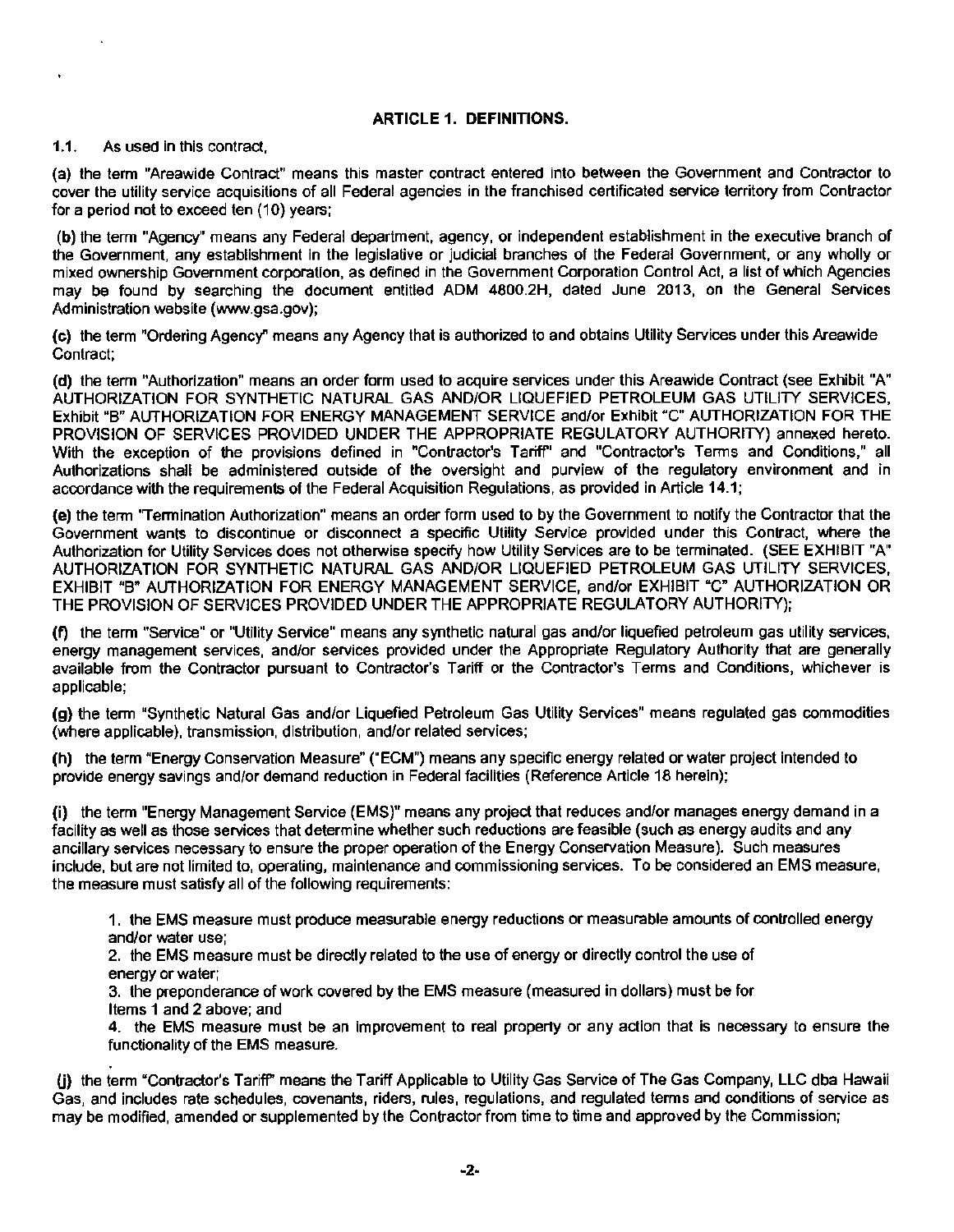(k) the term "Contractor's Terms and Conditions" for this Agreement, means the generic terms, conditions, policies, procedures, payment terms established by the Contractor for those services that are provided pursuant to this Contract, and as such, may be modified, amended, or supplemented by the Contractor from time to time, that are under the Commission's jurisdiction, but are not required to be approved by the Commission before they take effect. The definition of "Terms and Conditions" shall not include price-related matters or contract terms developed for specific Authorizations;

(I) the term "Connection Charge" means a Contractor's charge for facilities on the Contractor's side of the delivery point which facilities (1) are required to make connections with the nearest point of supply and (2) are installed, owned, maintained, and operated by the Contractor in accordance with the Contractor's Tariff and the Commission's rules and regulations;

(m) the term "Class of Service" or "Service Classification" means those categories of service established by the Contractor's Tariff as filed with the Commission;

(n) the term "Appropriate Regulatory Authority" means the Hawaii Public Utilities Commission (hereinafter referred to as the "Commission);

(o) the term "Contractor's Equipment" means all gas tanks, piping, and appurtenances up to and including, the meter, or second stage regulator (if a second stage regulator exists, and if the second stage regulator is within five feet from the billable meter); and

(p) the term "Contracting Agency's Equipment" means all gas piping and appurtenances that do not constitute "Contractor's Equipment".

1.2. This Article is hereby expanded to include the additional definitions contained in FAR Clause 52.202-1, Definitions (JULY 2004), 48 C.F.R. 52.202-1, which are incorporated herein by reference.

#### ARTICLE 2. SCOPE AND DURATION OF CONTRACT.

2.1. This Areawide Contract shall be in effect on and after the date of execution and shall continue for a period of ten (10) years, except that the Government. pursuant to the clause contained in FAR 52.249-4 (48 C.F.R. 52.249-4), incorporated into this Areawide Contract under Article 14.1-69, or the Contractor, upon 60 days written notice to the Government, and without liability to the Government or any Ordering Agency, may terminate this Areawide Contract, in whole or in part, when it is in their respective interest to do so. Neither the stated duration of this Areawide Contract nor any other termination of it, in whole or in part, shall be construed to affect any obligation for any payment, charge, rate, or other matter that may be imposed pursuant to the Contractor's Tariff, Contractor's Terms and Conditions or in any Authorization entered into pursuant to this Areawide Contract.

2.2. Authorizations may be executed under this Areawide Public Utility Contract at any time during the term of this Contract. The Areawide Public Utility Contract shall be for a term of ten (10) years. The term of any Authorization executed under this contract may be for a term of up to ten (10) years, which term may extend beyond the term of this Areawide Public Utility Contract. Authorizations executed pursuant to the authority under 42 U.S.C. Section 8256 may be for a term of up to 25 years, as long as the other requirements of this Section are met, and the term may extend beyond the term of the Areawide Public Utility Contract. Termination, modification or expiration of the Areawide Public Utility Contract shall not affect in any way any Authorizations previously entered into under this Contract.

2.3. The provisions of this Areawide Contract shall not apply to the Contractor's Service to any Agency until both the Ordering Agency and the Contractor execute a written Authorization for Synthetic Natural Gas and/or Liquefied Petroleum Gas Utility Services and/or Energy Management Services. After both the Government and Contractor have signed the Authorization, the Contractor will furnish to the Ordering Agency, and the Ordering Agency will purchase from the Contractor, the specific Utility Services described in the Authorization for the installation(s) or facility(ies) that are named in the Authorization.

2.4. Nothing in this Areawide Contract shall be construed as precluding the Ordering Agency and the Contractor from entering into an Authorization for negotiated rates or service of a special nature, provided such negotiated rates or service are in accordance with the rules and regulations of the Commission, if applicable.

2.5. To facilitate an Ordering Agency obtaining services under Contractor's standard agreements for Utility Service, an Exhibit "C" has been included in this Areawide Contract. This Exhibit "C" is designed so it also can be used by an Ordering Agency when a change requested by the Ordering Agency to Contractor's Terms and Conditions for utility service has been approved by the Appropriate Regulatory Authority.

2.6. In the event of any ambiguity or conflict between the provisions of this Areawide Contract or any Authorization and Contractor's Tariff. the terms of Contractor's Tariff shall take precedence and prevail .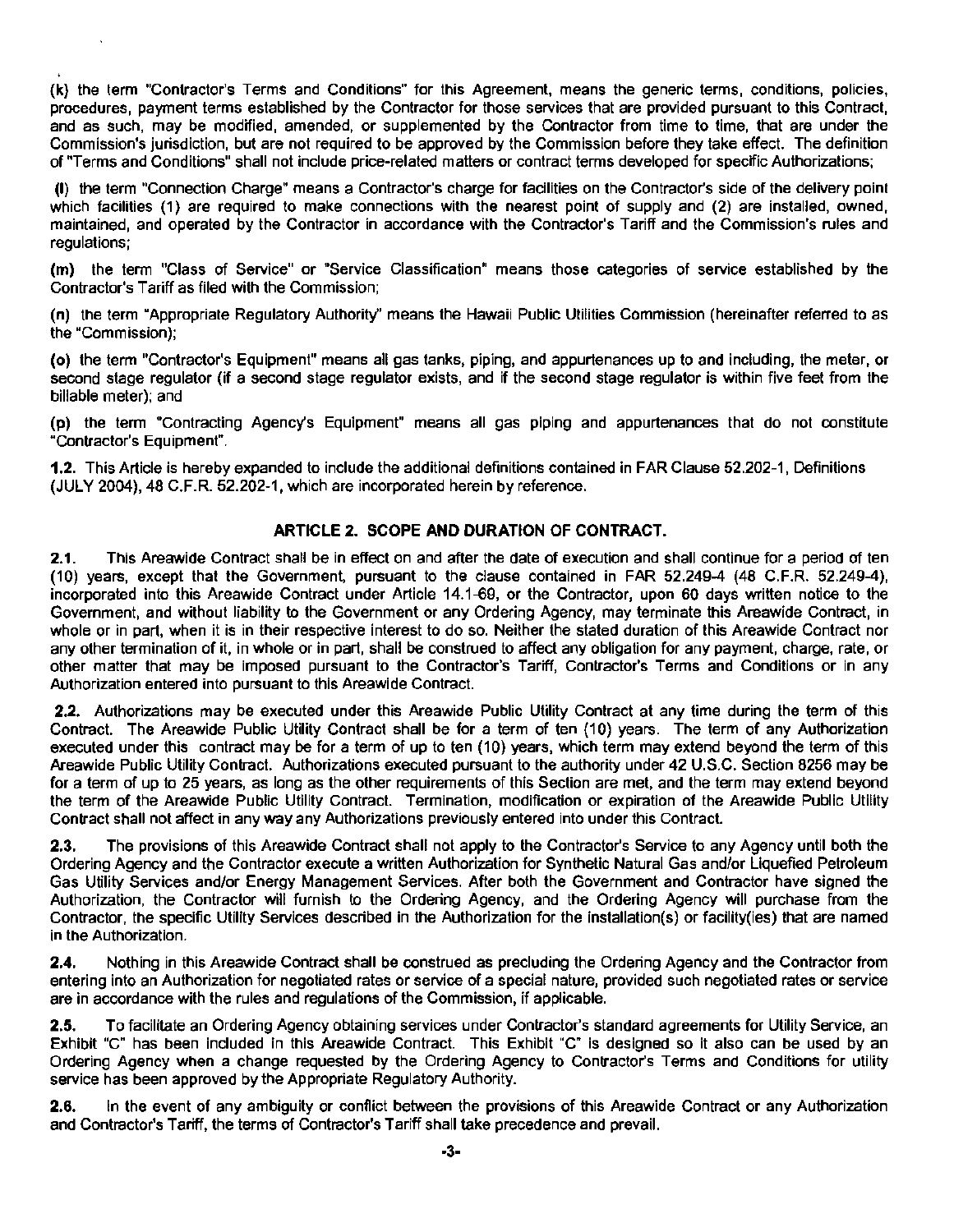#### ARTICLE 3. EXISTING CONTRACTS.

 $\ddot{\phantom{0}}$ 

3.1. The parties agree that an Agency currently acquiring service from the Contractor under a separate written contract may continue to do so until that contract expires or until such time as the Agency and the Contractor mutually agree to terminate that separate written contract and have such service provided pursuant to this Areawide Contract by executing an appropriate Authorization or Authorizations.

3.2. Existing special rates and services of a special nature currently provided under a separate written contract may be continued under the Authorizations described in Article 3.1 if requested by the Ordering Agency and agreed upon by the Contractor.

#### ARTICLE 4. AUTHORIZATION PROCEDURE AND SERVICE DISCONNECTION.

4.1. To obtain or change Service under this Areawide Contract, the Ordering Agency shall complete the appropriate Authorization and forward it to the Contractor. Upon the request of the Ordering Agency, the Contractor shall endeavor to provide reasonable assistance to the Ordering Agency in selecting the Service Classification which may be most favorable to the Ordering Agency. Upon execution of an Authorization by both the Contractor and the Ordering Agency, the date of initiation or change in Service shall be effective as of the date specified in the Authorization. In the event a date is not specified in the Authorization as the effective date, the date in which the Authorization was signed by the Ordering Agency shall be the effective date of the Authorization. An executed copy of the Authorization shall be transmitted by the Ordering Agency to GSA at the address provided in Article 16.1.

4.2. During the term of this Areawide Contract, effective Authorizations need not be amended, modified, or changed by an Ordering Agency to reflect changes in: accounting and appropriation data, the Contractor's Tariff requirements, the Contractor's cost of purchased fuel, or the estimated annual cost of Service. Such changes are considered internal to the party involved. Where changes are required in effective Authorizations because of a change in the Service requirements of an Ordering Agency, an amended Authorization shall be mutually agreed upon and executed.

4.3. An Ordering Agency or the Contractor may discontinue service provided pursuant to this Areawide Contract to a particular Federal facility or installation by delivering a written Termination Authorization to the other. Such discontinuance of service by an Ordering Agency or the Contractor shall be in accordance with the terms of this Areawide Contract and the Contractor's Tariff. Contractor's Terms and Conditions, or as otherwise provided under a particular Authorization.

4.4. Prior to entering into an Authorization for goods and/or services generally available from other sources on a competitive basis, the Contracting Officer shall obtain a justification for utilizing other than full and open competition in accordance with the policies and procedures prescribed by Subpart 6.3 of the Federal Acquisition Regulations (48 C.F.R 6.301).

4.5. In the event the Areawide Contract is not renewed at the expiration of the contract term, any active Exhibit Authorizations for Utility Services shall be controlled by the Areawide Contract terms and conditions in effect at the time of award of those Exhibit Authorizations.

4.6 The Contracting Officer of the Authorization shall review the clauses in Article 14 and include the relevant clauses in the Exhibit •A" AUTHORIZATION FOR SYNTHETIC NATURAL GAS and/or LIQUEFIED PETROLEUM GAS UTILITY SERVICES, Exhibit "B" AUTHORIZATION FOR ENERGY MANAGEMENT SERVICE, and/or Exhibit "C" AUTHORIZATION OR THE PROVISION OF SERVICES PROVIDED UNDER THE APPROPRIATE REGULATORY AUTHORITY.

#### ARTICLE 5. RATES, CHARGES, AND PUBLIC REGULATION.

5.1. A complete listing of all the Contractor's Tariffs are available to the Government and any Ordering Agency electronically at the Contractor's website accessible via the tariff link on the website entitled http://www.hawaiigas.com.

15.2. Subject to the provisions of Article 2.3, all Utility Service and/or Energy Management Service purchases under this Areawide Contract, as well as any other actions taken under this Areawide Contract, shall be in accordance with, and subject to, the Contractor's Tariff, except to the extent that the same are inconsistent with, and explicitly preempted by, Federal law. Throughout the term of the Contract, the Government shall have full access to the Contractor's currently effective Tariffs. In the event the Contractor's Tariff becomes inaccessible via the internet or the Ordering Agency does not have access to the internet, the Contractor agrees to provide newly effective or amended Tariff in accordance with the Contractor's Tariff distribution practices, policies and procedures applicable to all customers.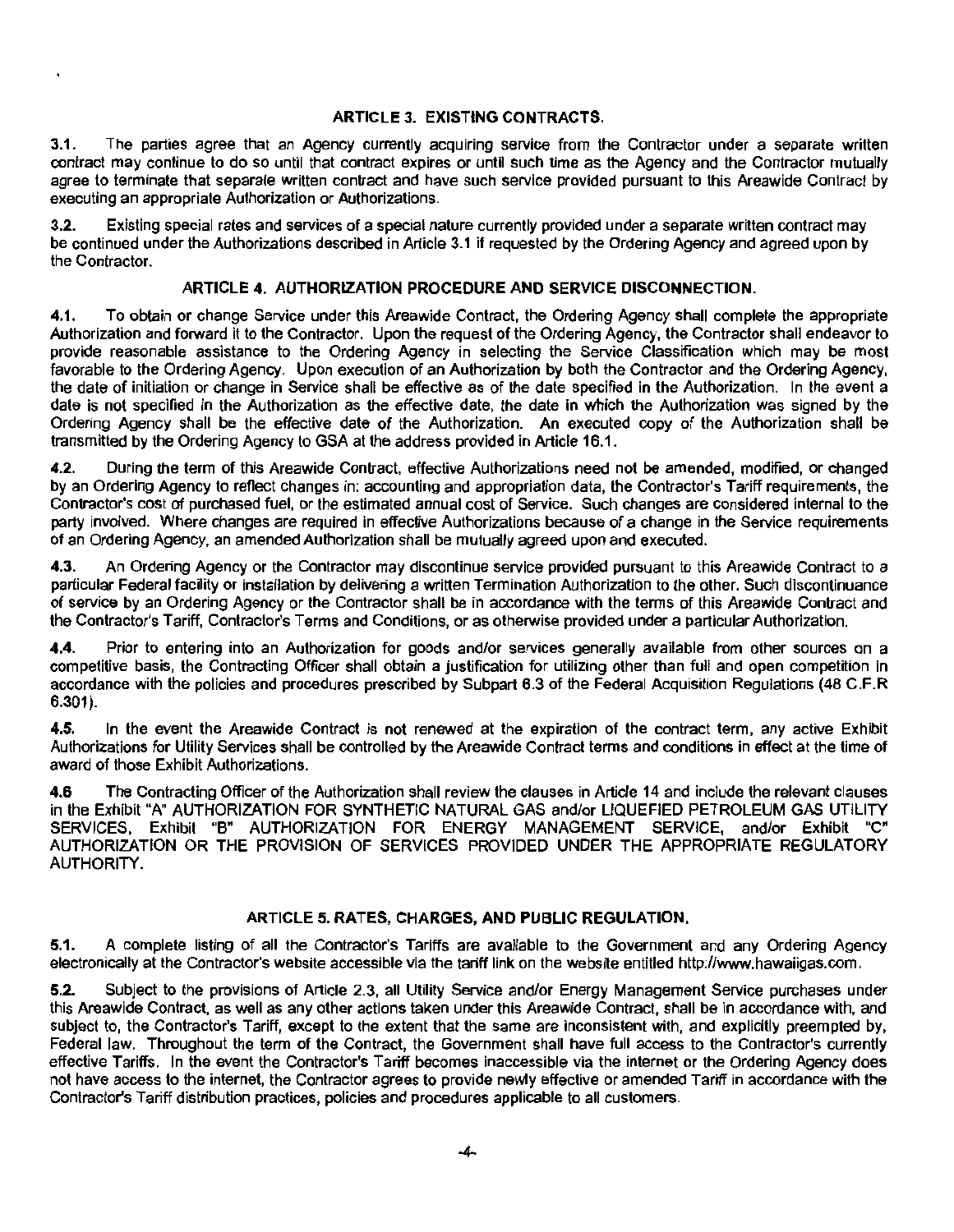5.3. If. during the term of this Areawide Contract, the Commission approves a change in rates for service obtained under an Authorization in effect hereunder, the Contractor agrees to continue to furnish, and the Ordering Agency agrees to continue to pay for, those services at the newly approved rates from and after the date such a rate change is made effective. As provided in Article 4.2, modification of any Authorization hereunder is not necessary to implement higher or lower rates.

 $\ddot{\phantom{a}}$ 

5.4. The Contractor hereby represents and warrants to the Government that the Utility Service rates available to any Ordering Agency hereunder shall at all times not exceed those available to any other customer served under the same Service Classification for the same or comparable service, under like conditions of use. Nothing herein shall require the Contractor to apply a rate that is inapplicable to the Ordering Agency.

5.5. Reasonable written notice via an Authorization shall be given by the Ordering Agency to the Contractor, at the address provided in Article 16.2, of any material changes proposed in the volume or characteristic of Utility Services required by the Ordering Agency.

5.6. To the extent required by the Contractor's Tariff or the Contractor's Terms and Conditions, and in accordance therewith, any necessary extension, alteration, relocation, or reinforcement of the Contractor's transmission and/or distribution lines, related special facilities. service arrangements, Energy Management Services (including any rebates to which the Ordering Agency may be entitled), energy audit services, or other Utility Services required or requested by an Ordering Agency shall be provided and, as applicable, billed for, by the Contractor.

5.7. To the extent available from the Contractor, the Contractor shall provide and, as applicable, bill for technical assistance on or concerning an Ordering Agency's Equipment (such as the inspection or repair of such equipment) as may be requested by such Ordering Agency. The charges for such technical assistance shall be calculated at the time the technical assistance is rendered in accordance with the Contractor's applicable billing schedule in effect at the time the technical assistance is rendered (except as otherwise mutually agreed upon by the Contractor and Ordering Agency in writing), and the assistance shall comply with Contractor's Tariff, if applicable.

5.8. The Authorization used to obtain and provide the matters. Utility Services, or technical assistance described in Articles 5.6 and 5.7 above shall contain information descriptive of the matters, services, or technical assistance required or requested, including the amount of (or method to determine) any payment to be made by the Ordering Agency to the Contractor for the provision of said matters, services, or technical assistance.

5.9. Any charges for matters or services referenced in Article 5.6 hereof which are not established by the Contractor's Tariff shall be subject to audit by the Ordering Agency. Payment for the matters and services referenced in Article 5.6 shall not be unreasonably withheld or denied. The Contractor further warrants and represents to the Government that charges for the matters or services referenced in Article 5.6. will not exceed the charges billed to other customers of the Contractor served under the same Service Classification for like matters or services provided under similar circumstances.

#### ARTICLE 6. BILLS AND BILLING DATA.

6.1. The Utility Services supplied hereunder shall be billed to the Ordering Agency at the address specified in each Authorization. Bills shall be submitted in original only, unless otherwise specified in the Authorization. All bills shall contain such data as is required by the Commission to substantiate the billing, and such other reasonable and available data as may be requested by the Ordering Agency, provided that such other data are contained in bills provided to other customers of the Contractor served under the same Service Classification as the Ordering Agency.

#### ARTICLE 7. PAYMENTS FOR SERVICES.

7.1. With the exception of the payments described in Article 7.3 herein, payments hereunder shall not be paid in advance of services rendered. The Ordering Agency shall effect payment of all bills for Utility Services rendered under this Areawide Contract in accordance with the terms of the Contractor's currently effective payment provisions of the Contractor's Tariff. Changes in the Contractor's Tariff provisions for the payment of bills shall supersede the provisions of this paragraph.

7.2. The Ordering Agency will make invoice payments for services not subject to the direct oversight or approval of the Commission in accordance with the provisions of the FAR Subpart 52.232-25 (Article 14.1-43). The interest rate for late payments made pursuant to this clause shall be computed in accordance with the Office of Management and Budget prompt payment regulations at 5 C.F.R. 1315.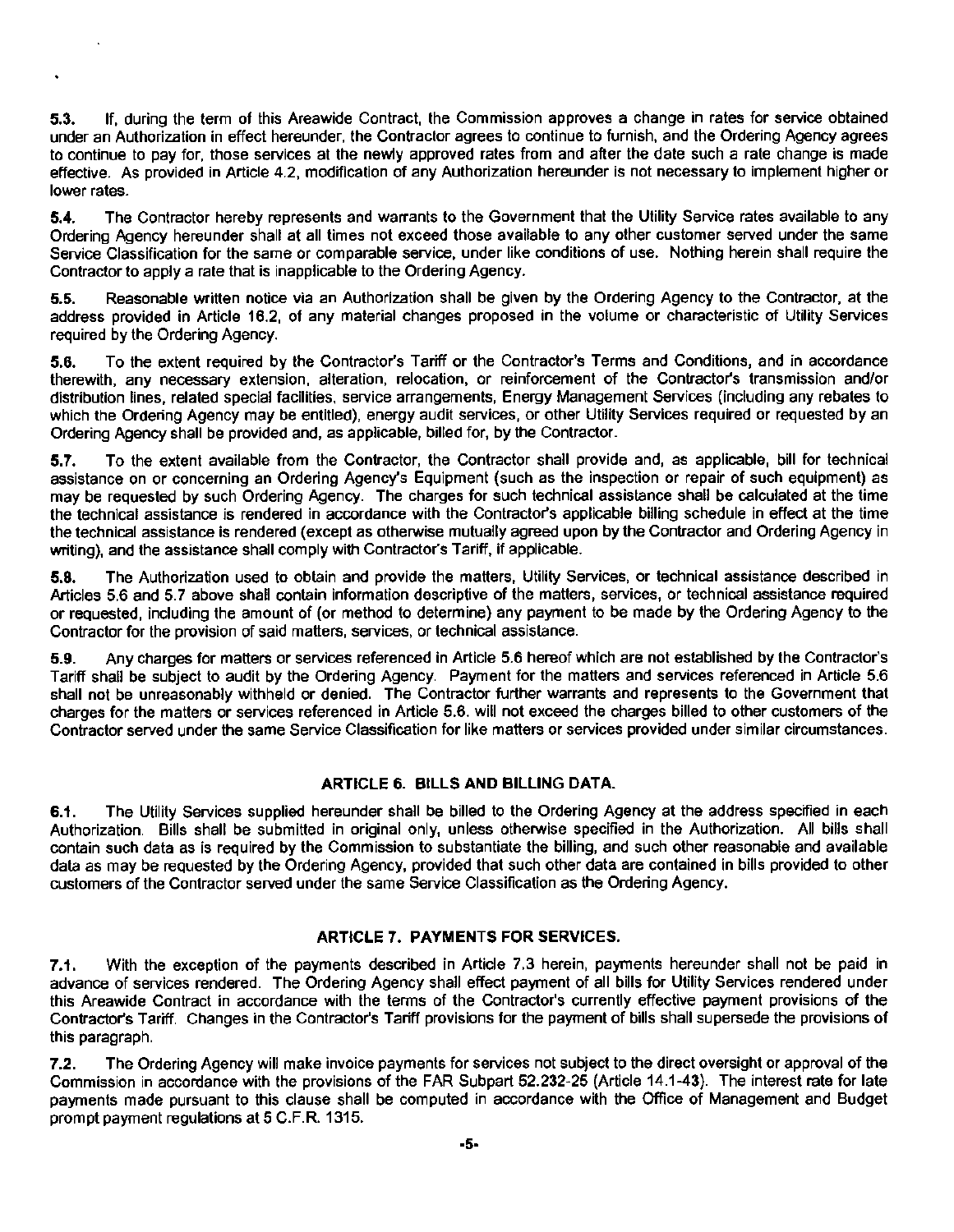7.3. All payments hereunder shall not normally be made in advance of services rendered in accordance with FAR Subpart 32.4 unless required by the Contractor's Tariff. The applicability of this provision is limited to Connection Charge and line extension payments specifically cited and provided for in the Contractor's Tariff.

7.4. Each payment made by Treasury check to the Contractor shall include the Contractor's billing stub(s), or a Government or Ordering Agency payment document that clearly and correctly lists all of the Contractor's account numbers to which the payment applies and the dollar amount applicable to each account. If payment is by Electronic Funds Transfer either through the Automated Clearing House (ACH) or the Federal Reserve Wire Transfer System, the provisions of FAR Subpart 52.232-37 shall apply (See Article 14) and the Ordering Agency must specify the method of payment and the designated payment office on the Authorization form.

#### ARTICLE 8. CONTRACTOR-OWNED METERS.

8.1. Metering equipment of standard manufacture suitable to measure all Utility Services supplied by the Contractor hereunder shall be furnished, installed, calibrated and maintained by the Contractor at its expense. In the event any meter fails to register or registers incorrectly, as determined by the regulations of the Commission, billing adjustments shall be made in accordance with such regulations. Notwithstanding anything herein to the contrary, Contractor shall be entitled to charge the Government a Connection Charge in relation to installation of metering equipment.

8.2. The Contractor, so far as possible, shall read all meters monthly in accordance with the Contractor's Tariff and the Commission's regulations.

8.3. Meters shall be inspected upon installation at no direct charge to the Ordering Agency. Subsequent inspection, periodic testing, repair, and replacement of meters shall be done in such place and manner as provided by the Commission's regulations. Upon notice that a meter is failing to register correctly, the Contractor shall take immediate steps to effect replacement or repair. Ordering Agencies shall have the right to request a meter test in accordance with the procedures prescribed in the Commission's regulations. The tests and applicable meter accuracy standards are those set forth in the Commission's regulations. The expense of meter tests shall be borne by the party designated as responsible therefore in the Commission's regulations.

8.4. For the purposes of this Article, references to meters shall apply only to Contractor-owned metering devices installed and maintained by the Contractor in accordance with Commission guidelines for regulated Utility Service(s). References to meters under this Article shall not apply to meters that are to be installed by the Contractor at the request of an Ordering Agency, or to be owned by the Government as a part of an Authorization for Energy Management Service or other Service.

#### ARTICLE 9. EQUIPMENT AND FACILITIES.

9.1. Subject to the provisions of Article 5.6 hereof, the responsibility for owning, furnishing, installing, and maintaining all Contractor's Equipment and facilities required to supply service at the delivery point(s) specified in an Authorization shall be determined in accordance with the Contractor's regulated Tariff. The Ordering Agency shall provide, free of charge to the Contractor, mutually agreeable locations on its premises for the installation of meters and such other Contractor's Equipment furnished and owned by the Contractor and necessary to supply service hereunder. The Contractor shall, at all times during the life of this Areawide Contract, operate and maintain at its expense such Contractor's Equipment or facilities as for which it has responsibility in accordance with this Article 9.1, and shall assume all taxes and other charges in connection therewith, unless otherwise billable to or the responsibility of the Ordering Agency as set forth in the Commission's regulations or the Contractor's Tariff. Notwithstanding anything to the contrary in FAR 52.241-5 (Contractor's Facilities (FEB 1995)), to the extent required by the Contractor's Tariffs and the Commission's rules and regulations, and in accordance thereof, such Contractor's Equipment and facilities for which the Contractor has responsibility in accordance with this Article 9.1 may be removed or abandoned in place. In both cases, the Agency's premises shall be restored within a reasonable time after discontinuance of service to the Ordering Agency in accordance with the Contractor's Tariff and the Commission's rules and regulations.

9.2. All necessary rights-of-way, easements and such other rights necessary to permit the Contractor to perform under this contract shall be obtained and the expense for same borne in accordance with the Contractor's Tariff and the Commission's rules and regulations.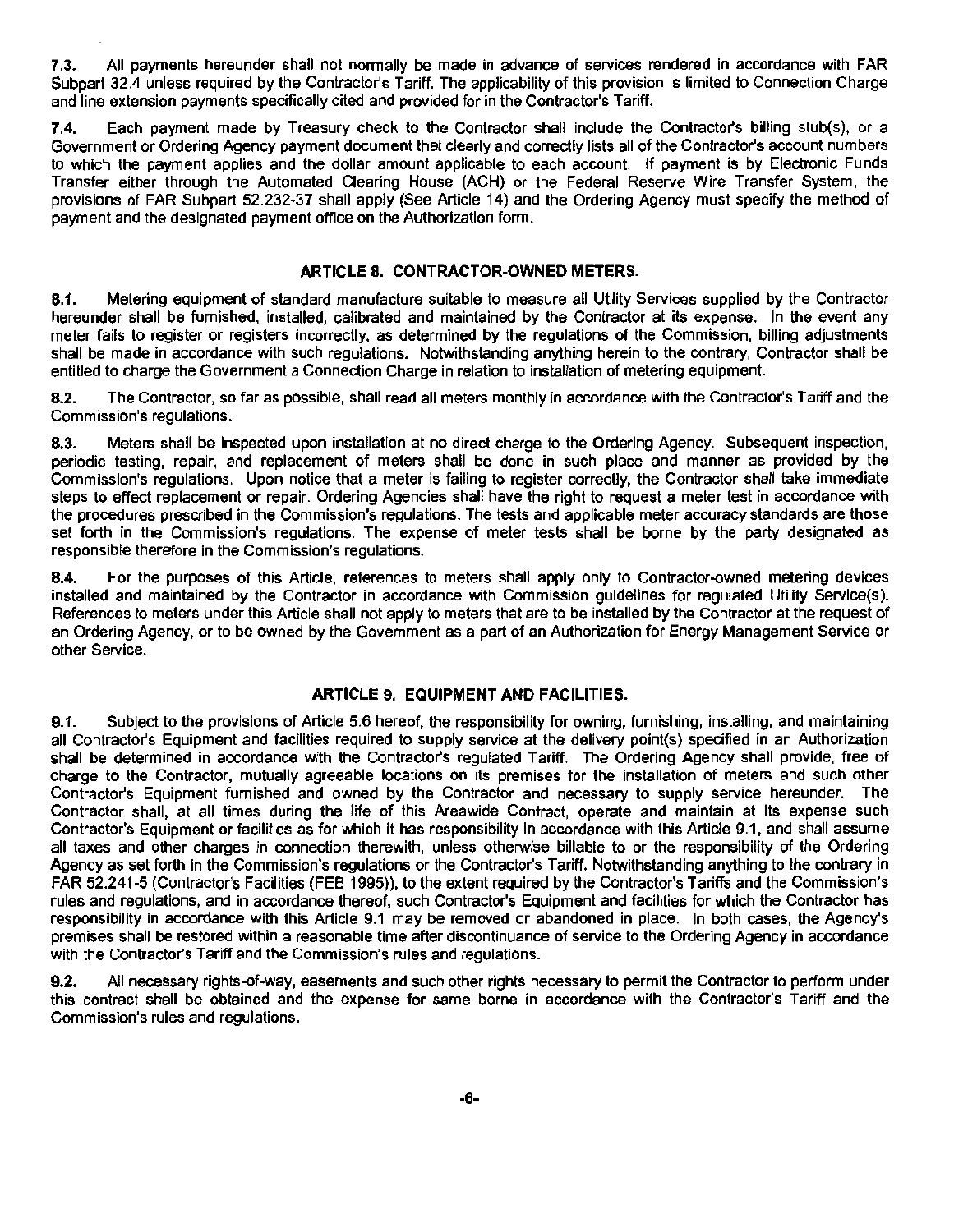9.3. Prior to the Contractor commencing construction on the property of the Ordering Agency, the Ordering Agency shall, at its own expense, provide the Contractor with copies of maps and other records of existing Government-owned on-site utilities and other potential obstructions, as deemed necessary by the Contractor. In addition, the Ordering Agency, at Its own expense, shall locate and field-mark existing Government-owned on-site underground utilities prior to the Contractor commencing construction. As an option, the Ordering Agency may request the Contractor to provide these services within the scope of the Authorization, at an additional expense, if mutually agreed to by both parties.

#### ARTICLE 10. LIABILITY.

10.1. If the Government and/or an Ordering Agency has limited or restricted the Contractor's right of access under Article 11 and thereby interfered with the Contractor's ability to supply service or to correct dangerous situations which are a threat to public safety, Contractor shall be excused from any contractual or service obligations that are impacted by the Government's limitation or restriction on access and the Government shall be responsible for any liability resulting from such restricted or limited access to the extent permitted by law and authorized by appropriations. This Article 10.1 shall not be construed to limit the Government's liability under applicable law.

10.2. The Contractor's liability to the Government and to any Ordering Agency for any failure to supply service, for any interruptions in service, and for any irregular or defective service shall be determined in accordance with the Contractor's Tariff.

10.3. Except as provided above. and in accordance with the Contractor's Tariff, the Government shall not be liable for damage or injury to any person or property, including death, occasioned solely by the Contractor, its employees' or agents' negligent installation and use, operation or intentional misuse of the Contractor's Equipment or facilities.

10.4. In accordance with the Contractor's Tariff, neither the Contractor nor its employees or agents, shall be liable for damage or injury to any person or property, including death, occasioned solely by the negligent installation, use, operation or intentional misuse of Contractor's Equipment or facilities by the Government, its employees or agents.

10.5. The Contractor shall not be liable for incidents arising out of or in any way connected with the violation or compliance with any local, state, or federal environmental law or regulation resulting from pre-existing conditions at a Government job site, release or spill of any pre-existing hazardous materials or waste, or out of the management and disposal of any pre-existing contaminated soils or ground water which was removed from the ground as a result of work performed by the Contractor, unless it can be determined that there was negligence on the part of the Contractor's employees which resulted in willful failure to notify and react to an obvious pre-existing condition.

10.6. The Government agrees to accept full responsibility for and bear all costs associated with pre-existing environmental liability. Responsibility for testing, abatement, remediation, and/or disposal of hazardous material. including, but not limited to, contaminated soil, contaminated groundwater and contaminated surface water and storm water resulting from contact with pre-existing hazardous materials, lead paint, asbestos, polychlorinated biphenyls, fuel oil, or underground fuel oil tanks, shall remain with the Government. Where there is reason to suspect that hazardous material is present at the work site, or where hazardous material is encountered during the course of work being performed, the Contractor shall stop work; notify the Contracting Officer. and request that the Government test the work site for such hazardous material and appropriately abate and dispose of such hazardous material. Once the work site has been cleared of all hazardous material, the Contractor shall resume work in that area.

#### ARTICLE 11. ACCESS TO PREMISES.

11.1. The Contractor shall have access to the premises served at all reasonable times during the term of this Areawide Contract and at its expiration or termination for the purpose of reading meters, making installations, repairs, or removals of the Contractor's Equipment, or for any other proper purposes hereunder; provided, however, that proper military or other governmental authority may limit or restrict such right of access in any manner considered by such authority to be necessary or advisable.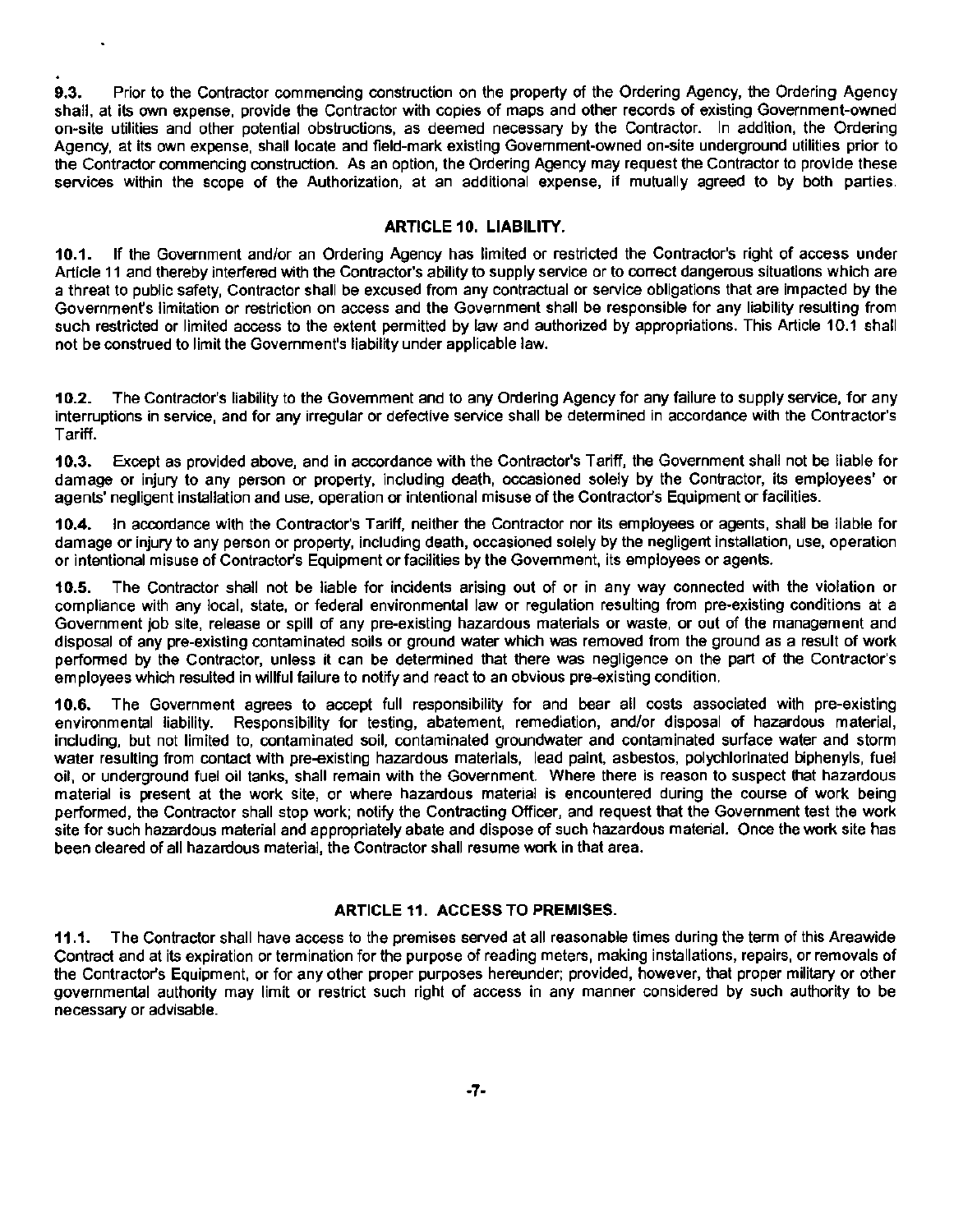#### ARTICLE 12. PARTIES OF INTEREST.

12.1. This Areawide Contract shall be binding upon and inure to the benefit of the successors, legal representatives, and assignees of the respective parties hereto.

12.2. When the Contractor becomes aware that a change in ownership of the Contractor ("change in ownership" for purposes of this Areawide Contract being defined as a sale of more than fifty percent of the outstanding voting stock of the Contractor) or a change in the name of the Contractor has occurred, the Contractor shall provide reasonable notice to the Government at the address provided in Article 16.1.

#### ARTICLE 13. REPRESENTATIONS AND CERTIFICATIONS.

13.1. This Areawide Contract incorporates by reference the representations and certifications made by the Contractor, which shall be filed annually electronically at www.sam.gov.

13.2. The Contractor represents that the following persons are authorized to negotiate and execute on its behalf with the U.S. Government in connection with this Areawide Contract:

- 1. Thomas K.L.M. Young, Executive Vice President & Chief Operating Officer, 808-535-5900.
- 2. Mustafa Demirbag, Executive Director of Operations, 808-596-1429
- 3. Lawrence Ching, Account Executive, 808-594-5517

#### ARTICLE 14. SUPPLEMENTAL CLAUSES.

14.1. Clauses and Provisions Incorporated by Reference.

This Areawide Contract incorporates one or more provisions and contract clauses by reference, with the same force and effect as if they were given in full text. Upon request, the Contracting Officer will make their full text available. Contractor is cautioned that the listed provisions and clauses may include blocks that must be completed by Contractor and/or submitted with its documentation. In lieu of submitting the full text of those provisions and clauses, Contractor may identify the provision and/or clause by paragraph identifier and provide the appropriate information with its documentation. Also, the full text of the provisions and clauses may be accessed electronically at this/these address(es):

http://www.acquisition.gov http//:www.acqnet.gov

#### FAR REF Federal Acquisition Regulation

1. 52.203-3 GRATUITIES (APR 1984)

8

- 2. 52.203-5 COVENANT AGAINST CONTINGENT FEES (MAY 2014)<br>3. 52.203-6 RESTRICTIONS ON SUBCONTRACTOR SALES TO THE G
- 52. 203-6 RESTRICTIONS ON SUBCONTRACTOR SALES TO THE GOVERNMENT (SEPT 2006)<br>52. 203-7 ANTI-KICKBACK PROCEDURES (MAY 2014)
- 4. 52.203-7 ANTI-KICKBACK PROCEDURES (MAY 2014)
- 5. 52.203-8 CANCELLATION, RESCISSION, AND RECOVERY OF FUNDS FOR ILLEGAL OR IMPROPER ACTIVITY (MAY 2014)
- 6. 52.203-10 PRICE OR Fee ADJUSTMENT FOR ILLEGAL OR IMPROPER ACTIVITY (MAy 2014) CERTIFICATION AND DISCLOSURE REGARDING PAYMENTS TO INFLUENCE CERTAIN
	- FEDERAL TRANSACTIONS (SEPT 2007)

#### 52.203-12 LIMITATION ON PAYMENTS TO INFLUENCE CERTAIN FEDERAL TRANSACTIONS (OCT2010)

- 9. 52.204-4 PRINTED OR COPIED DOUBLE-SIDED ON RECYCLED PAPER (MAY 2011)
- 10. 52.204-5 WOMEN-OWNED BUSINESS (OTHER THAN SMALL BUSINESS) (OCT 2014)<br>11. 52.204-7 CENTRAL CONTRACTOR REGISTRATION (JUL 2013)
- 11. 52.204-7 CENTRAL CONTRACTOR REGISTRATION (JUL 2013)
- 12. 52.209-6 PROTECTING THE GOVERNMENT'S INTEREST WHEN SUBCONTRACTING WITH CONTRACTORS DEBARRED, SUSPENDED, OR PROPOSED FOR DEBARMENT (OCT 2015} 13. 52.215-2 AUDIT AND RECORDS-NEGOTIATION (OCT 2010)<sup>1</sup>
- 14. 52.215-10 PRICE REDUCTION FOR DEFECTIVE COST OR PRICING DATA (AUG 2011)<sup>1</sup>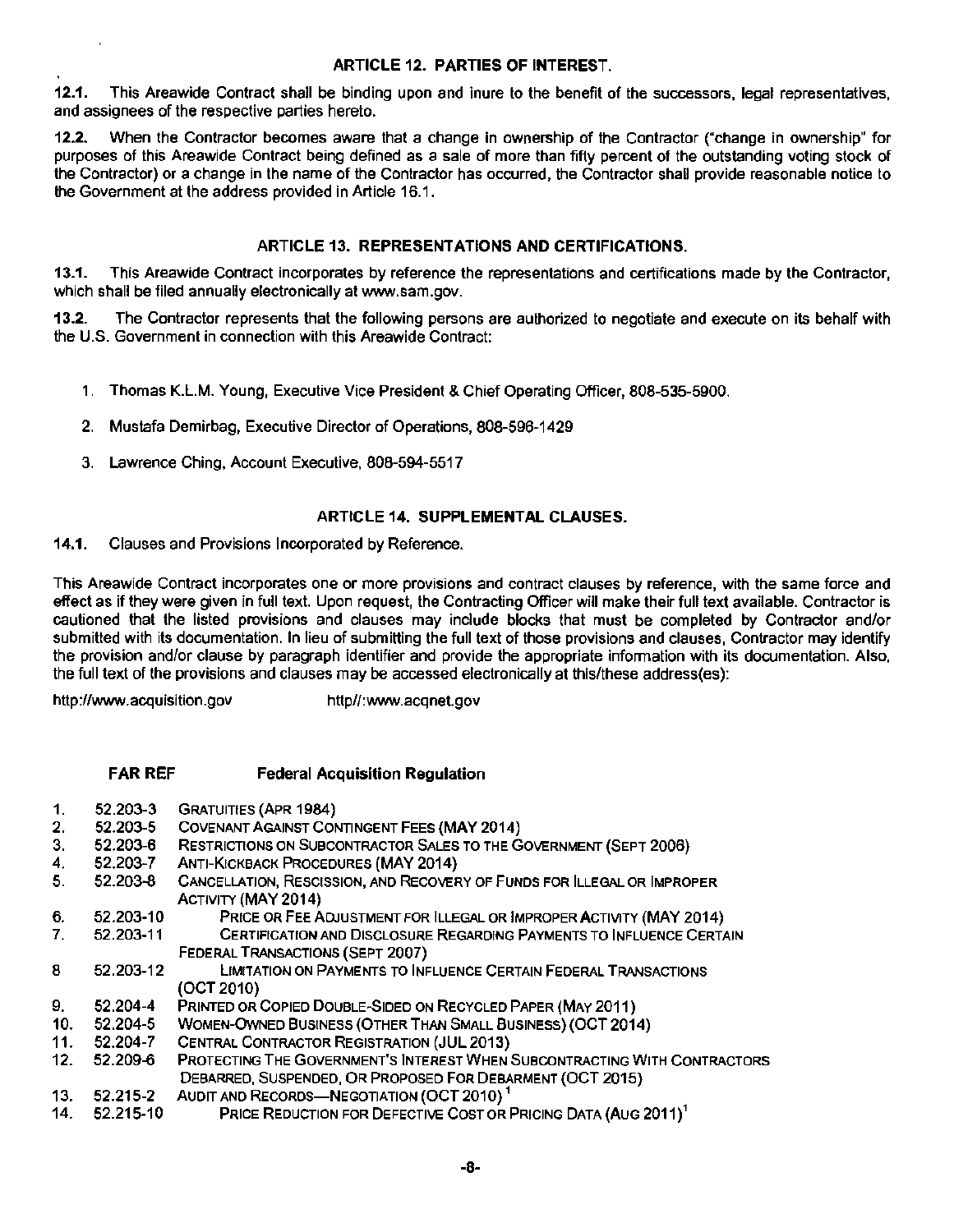| 15.             | 52.215-12    | SUBCONTRACTOR COST OR PRICING DATA (OCT 2010) <sup>1</sup>                                                      |
|-----------------|--------------|-----------------------------------------------------------------------------------------------------------------|
| 16              | 52.215-14    | INTEGRITY OF UNIT PRICES (OCT 2010) <sup>1</sup>                                                                |
| 17 <sub>1</sub> | 52.215-20    | REQUIREMENTS FOR COST OR PRICING DATA OR INFORMATION OTHER THAN COST OR<br>PRICING DATA (OCT 2010) <sup>1</sup> |
| 18.             | 52.219-8     | UTILIZATION OF SMALL BUSINESS CONCERNS (OCT 2014)                                                               |
| 19.             | 52.222-3     | CONVICT LABOR (JUNE 2003)                                                                                       |
| 20.             | 52.222-21    | PROHIBITION OF SEGREGATED FACILITIES (APR 2015)                                                                 |
| 21.             | 52.222-26    | EQUAL OPPORTUNITY (APR 2015)                                                                                    |
| 22.             | 52.222-35    | EQUAL OPPORTUNITY FOR VETERANS (OCT 2015)                                                                       |
| 23.             | 52.222-36    | AFFIRMATIVE ACTION FOR WORKERS WITH DISABILITIES (JUL 2014)                                                     |
|                 |              |                                                                                                                 |
| 24.             | 52.222-37    | <b>EMPLOYMENT REPORTS ON VETERANS (OCT 2015)</b>                                                                |
| 25.             | 52.222-38    | COMPLIANCE WITH VETERANS' EMPLOYMENT REPORTING REQUIREMENTS<br>(SEPT 2010)                                      |
| 26.             | 52.222-50    | COMBATING TRAFFICKING IN PERSONS (MAR 2015)                                                                     |
| 27.             | 52.222-54    | <b>EMPLOYMENT ELIGIBILITY VERIFICATION (OCT 2015)</b>                                                           |
| 28.             | 52.223-4     | RECOVERED MATERIAL CERTIFICATION (MAY 2008) <sup>1</sup>                                                        |
| 29.             | 52.223-5     | POLLUTION PREVENTION AND RIGHT-TO-KNOW INFORMATION (MAY 2011)                                                   |
| 30.             | 52.223-6     | DRUG-FREE WORKPLACE (MAY 2001)                                                                                  |
| 31.             | 52.223-9     | ESTIMATE OF PERCENTAGE OF RECOVERED MATERIAL CONTENT FOR EPA-<br>DESIGNATED ITEMS (MAY 2008) <sup>1,3</sup>     |
| 32.             | 52.223-15    | ENERGY EFFICIENCY IN ENERGY-CONSUMING PRODUCTS (DEC 2007) <sup>1</sup>                                          |
| 33.             | 52.223-17    | AFFIRMATIVE PROCUREMENT OF EPA-DESIGNATED ITEMS IN SERVICE AND                                                  |
|                 |              | CONSTRUCTION CONTRACTS (MAY 2008) <sup>1</sup>                                                                  |
| 34.             | 52.225-13    | RESTRICTIONS ON CERTAIN FOREIGN PURCHASES (JUNE 2008)                                                           |
| 35.             | 52.232-11    | EXTRAS (APR 1984)                                                                                               |
| 36.             | 52.232-17    | INTEREST (MAY 2014)                                                                                             |
| 37.             | 52.232-18    | AVAILABILITY OF FUNDS (APR 1984)                                                                                |
| 38.             | 52.232.19    | AVAILABILITY OF FUNDS FOR THE NEXT FISCAL YEAR (APR 1984) <sup>4</sup>                                          |
| 39.             | 52.232-23    | ASSIGNMENT OF CLAIMS (MAY 2014)                                                                                 |
| 40.             | 52.232-25    | PROMPT PAYMENT (JUL 2013) <sup>1</sup>                                                                          |
| 41.             | 52.232-33    | PAYMENT BY ELECTRONIC FUNDS TRANSFER-CENTRAL CONTRACTOR                                                         |
|                 |              | REGISTRATION (JUL 2013)                                                                                         |
| 42.             | 52.232-35    | DESIGNATION OF OFFICE FOR GOVERNMENT RECEIPT OF ELECTRONIC FUNDS                                                |
|                 |              | TRANSFER INFORMATION (JUL 2013) <sup>1,2</sup>                                                                  |
| 43.             | 52.232-36    | PAYMENT BY THIRD PARTY (MAY 2014) <sup>2</sup>                                                                  |
| 44.             | 52.232-37    | MULTIPLE PAYMENT ARRANGEMENTS (MAY 1999)                                                                        |
| 45.             | 52.233-1     | DISPUTES (MAY 2014)                                                                                             |
| 46.             | 52.233-4     | APPLICABLE LAW FOR BREACH OF CONTRACT CLAIM (OCT 2004)                                                          |
| 47.             | 52.236-9     | PROTECTION OF EXISTING VEGETATION, STRUCTURES, EQUIPMENT, UTILITIES, AND                                        |
|                 |              | <b>IMPROVEMENTS (APR 1984)</b>                                                                                  |
| 48.             | 52,237-2     | PROTECTION OF GOVERNMENT BUILDINGS, EQUIPMENT, AND VEGETATION<br>(APR 1984)                                     |
| 49.             | 52.241-2     | ORDER OF PRECEDENCE-UTILITIES (FEB 1995)                                                                        |
| 50.             | $52.241 - 3$ | SCOPE AND DURATION OF CONTRACT (FEB 1995) <sup>4</sup>                                                          |
| 51.             | 52.241-4     | CHANGE IN CLASS OF SERVICE (FEB 1995)                                                                           |
| 52.             | 52.241-5     | <b>CONTRACTOR'S FACILITIES (FEB 1995)</b>                                                                       |
| 53.             | $52.241 - 6$ | SERVICE PROVISIONS (FEB 1995) <sup>4</sup>                                                                      |
| 54.             | 52.241-7     | CHANGE IN RATES OR TERMS AND CONDITIONS OF SERVICE FOR REGULATED                                                |
|                 |              | SERVICES (FEB 1995)                                                                                             |
| 55.             | 52.241-8     | CHANGE IN RATES OR TERMS AND CONDITIONS OF SERVICE FOR UNREGULATED<br>SERVICES (FEB 1995) <sup>1,3</sup>        |
| 56.             | 52.241-9     | CONNECTION CHARGE (FEB 1995) <sup>2,3</sup>                                                                     |
| 57.             | 52.241-9     | CONNECTION CHARGE (ALT I) (FEB 1995) <sup>2,3</sup>                                                             |
| 58.             | 52.241-10    | <b>TERMINATION LIABILITY (FEB 1995)<sup>2,3</sup></b>                                                           |
| 59.             | 52.241-12    | NONREFUNDABLE, NONRECURRING SERVICE CHARGE (FEB 1995) <sup>2,3</sup>                                            |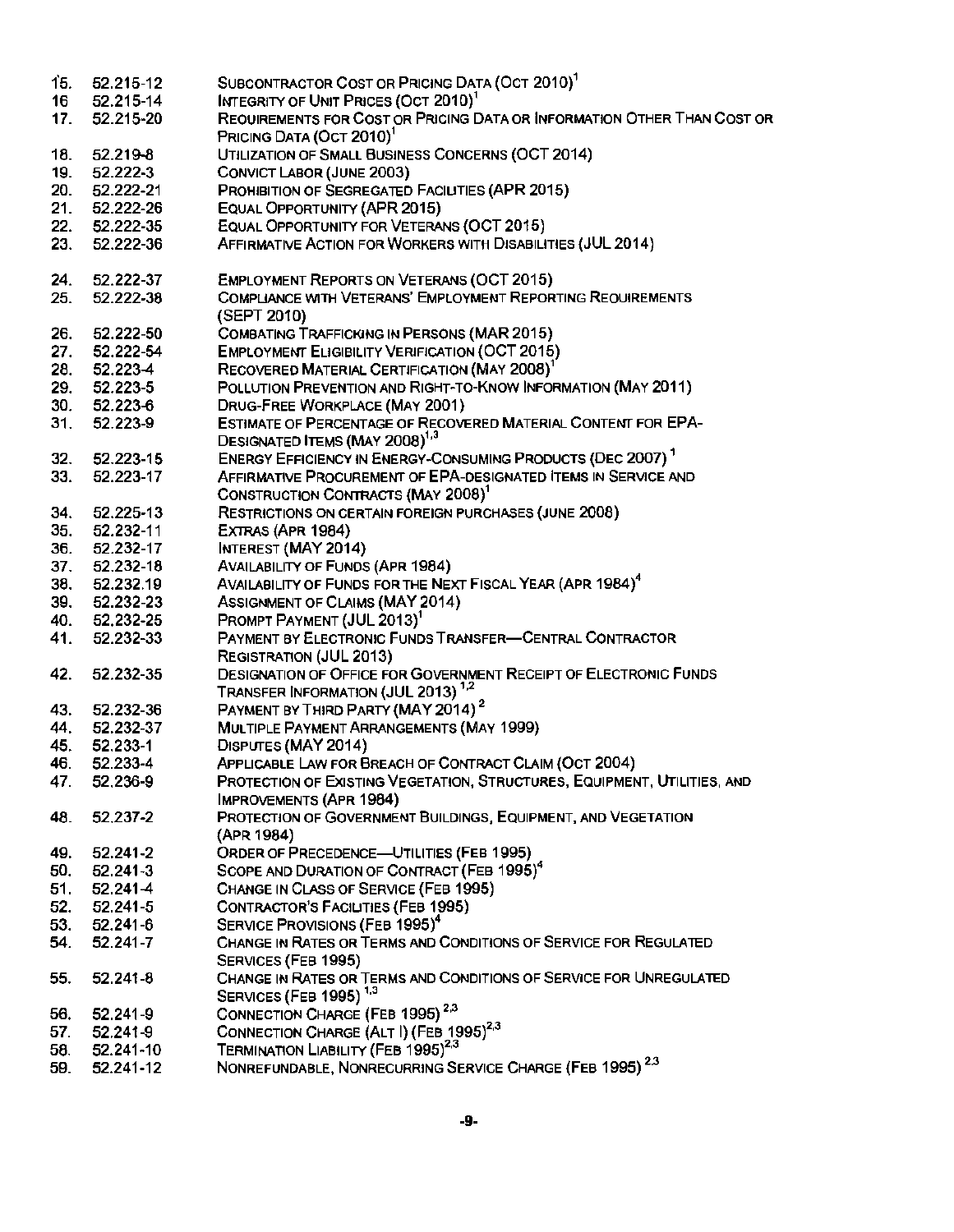| 60. | 52.242-13    | BANKRUPTCY (JULY 1995)                                                              |
|-----|--------------|-------------------------------------------------------------------------------------|
| 61. | 52.243-1     | CHANGES-FIXED PRICE (AUG 1987)                                                      |
| 62. | 52.244-5     | COMPETITION IN SUBCONTRACTING (DEC 1996) <sup>1</sup>                               |
| 63. | $52.244 - 6$ | SUBCONTRACTS FOR COMMERCIAL ITEMS (OCT 2015)                                        |
| 64. | 52.246-25    | LIMITATION OF LIABILITY-SERVICES (FEB 1997)                                         |
| 65. | 52.248-1     | VALUE ENGINEERING (ALT I) (OCT 2010) <sup>1</sup>                                   |
| 66. | 52.249-4     | TERMINATION FOR CONVENIENCE OF THE GOVERNMENT (SERVICES) (SHORT FORM)<br>(APR 1984) |
| 67. | 52.249-8     | DEFAULT (FIXED-PRICE SUPPLY AND SERVICE) (APR 1984) <sup>1</sup>                    |
| 68. | 552.241-70   | AVAILABILITY OF FUNDS FOR THE NEXT FISCAL YEAR OR QUARTER (SEPT 2010)               |
| 69. | 552.241-71   | DISPUTES (UTILITY CONTRACTS) (SEP 2010)                                             |
|     |              |                                                                                     |

1 INDICATES THAT THE CLAUSE APPLIES TO THE ENERGY MANAGEMENT SERVICE AUTHORIZATION AND ONLY TO THE EXTENT THAT THE CONTRACTING OFFICER OF THE DELIVERY ORDER DETERMINES THAT THE CLAUSE IS NECESSARY FOR EFFICIENT CONTRACT ADMINISTRATION.

 $^2$  INDICATES THAT THE CLAUSE APPLIES TO THE SYNTHETIC NATURAL GAS AND/OR LIQUEFIED PETROLEUM GAS UTILITY. SERVICES AUTHORIZATION AND ONLY TO THE EXTENT THAT THE CONTRACTING OFFICER OF THE DELIVERY ORDER DETERMINES THAT THE CLAUSE IS NECESSARY FOR EFFICIENT CONTRACT ADMINISTRATION.

<sup>3</sup> THE REFERENCED CLAUSE SHOULD BE INCLUDED IN FULL TEXT IN THE AUTHORIZATION FOR SYNTHETIC NATURAL GAS AND/OR LIQUEFIED PETROLEUM GAS UTILITY SERVICES.

<sup>4</sup>INDICATES THAT THE CLAUSE HAS BEEN INCLUDED WITHIN THE TEXT OF THE AREAWIDE CONTRACT ON A "SUBSTANTIALLY THE SAME" BASIS AS REQUIRED BY SUBPART 41.501(A) OF THE FEDERAL ACQUISITION REGULATIONS

#### 14.2. Repeal of Clauses During Term of Contract.

If, during the term of this Areawide Contract, any of the clauses contained in this Article are repealed, revoked, or dissolved by the Government, then such clauses shall no longer be part of this contract as of the date of such repeal, revocation, or dissolution. The elimination of these clauses by reason of such repeal, revocation, or dissolution shall not affect the continuing validity and effectiveness of the remainder of the Areawide Contract or other clauses referenced in this Article.

14.3. Clauses Incorporated in Full Text.

#### 1. 52.216-1 Type of Contract (APR 1984)

As prescribed in 16.105, complete and insert the following provision:

TYPE OF CONTRACT (APR 1984)

The Government contemplates award of a fixed price/requirements contract resulting from this solicitation.

(End of provision)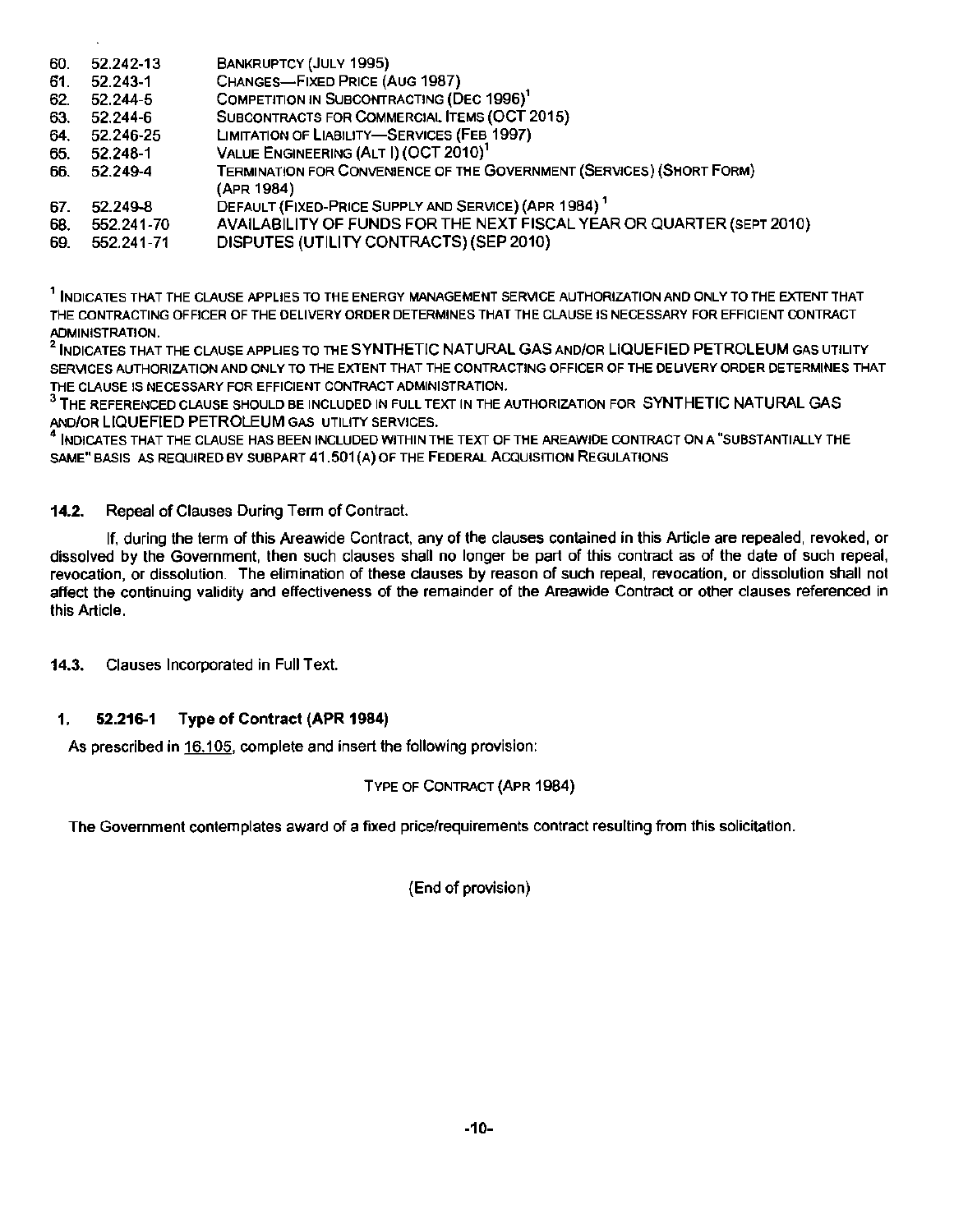#### 2. 52.222-40 Notification of Employee Rights Under the National Labor Relations Act.

As prescribed in 22.1605, insert the following clause:

#### NOTIFICATION OF EMPLOYEE RIGHTS UNDER THE NATIONALLABOR RELATIONS ACT (DEC 2010)

(a) During the term of this contract, the Contractor shall post an employee notice, of such size and in such form, and containing such content as prescribed by the Secretary of Labor, in conspicuous places in and about its plants and offices where employees covered by the National Labor Relations Act engage in activities relating to the performance of the contract, including all places where notices to employees are customarily posted both physically and electronically, in the languages employees speak, in accordance with 29 CFR 471.2 (d) and (f).

(1) Physical posting of the employee notice shall be in conspicuous places in and about the Contractor's plants and offices so that the notice is prominent and readily seen by employees who are covered by the National Labor Relations Act and engage in activities related to the performance of the contract.

(2) If the Contractor customarily posts notices to employees electronically, then the Contractor shall also post the required notice electronically by displaying prominently, on any website that is maintained by the Contractor and is customarily used for notices to employees about terms and conditions of employment, a link to the Department of Labor's website that contains the full text of the poster. The link to the Department's website, as referenced in (b)(3) of this section, must read, "Important Notice about Employee Rights to Organize and Bargain Collectively with Their Employers."

(b) This required employee notice, printed by the Department of Labor, may be

(1) Obtained from the Division of Interpretations and Standards, Office of Labor-Management Standards, U.S. Department of Labor, 200 Constitution Avenue, NW., Room N-5609, Washington, DC 20210, (202) 693-0123, or from any field office of the Office of Labor-Management Standards or Office of Federal Contract Compliance Programs;

(2) Provided by the Federal contracting agency if requested;

(3) Downloaded from the Office of Labor-Management Standards Web site at www.dol.gov/olms/regs/compliance/E013496.htm; or

(4) Reproduced and used as exact duplicate copies of the Department of Labor's official poster.

(c) The required text of the employee notice referred to in this clause is located at Appendix A, Subpart A, 29 CFR Part 471.

(d) The Contractor shall comply with all provisions of the employee notice and related rules, regulations, and orders of the Secretary of Labor.

(e) In the event that the Contractor does not comply with the requirements set forth in paragraphs (a) through (d) of this clause, this contract may be terminated or suspended in whole or in part, and the Contractor may be suspended or debarred in accordance with 29 CFR 471.14 and subpart 9.4. Such other sanctions or remedies may be imposed as are provided by 29 CFR part 471, which implements Executive Order 13496 or as otherwise provided by law.

(f) Subcontracts.

(1) The Contractor shall include the substance of this clause, including this paragraph (f), In every subcontract that exceeds \$10,000 and will be performed wholly or partially in the United States, unless exempted by the rules, regulations, or orders of the Secretary of Labor issued pursuant to section 3 of Executive Order 13496 of January 30, 2009, so that such provisions will be binding upon each subcontractor.

(2) The Contractor shall not procure supplies or services in a way designed to avoid the applicability of Executive Order 13496 or this clause.

(3) The Contractor shall take such action with respect to any such subcontract as may be directed by the Secretary of Labor as a means of enforcing such provisions, including the imposition of sanctions for noncompliance.

(4) However. If the Contractor becomes involved in litigation with a subcontractor, or is threatened with such involvement, as a result of such direction, the Contractor may request the United States, through the Secretary of Labor, to enter into such litigation to protect the interests of the United States.

(End of clause)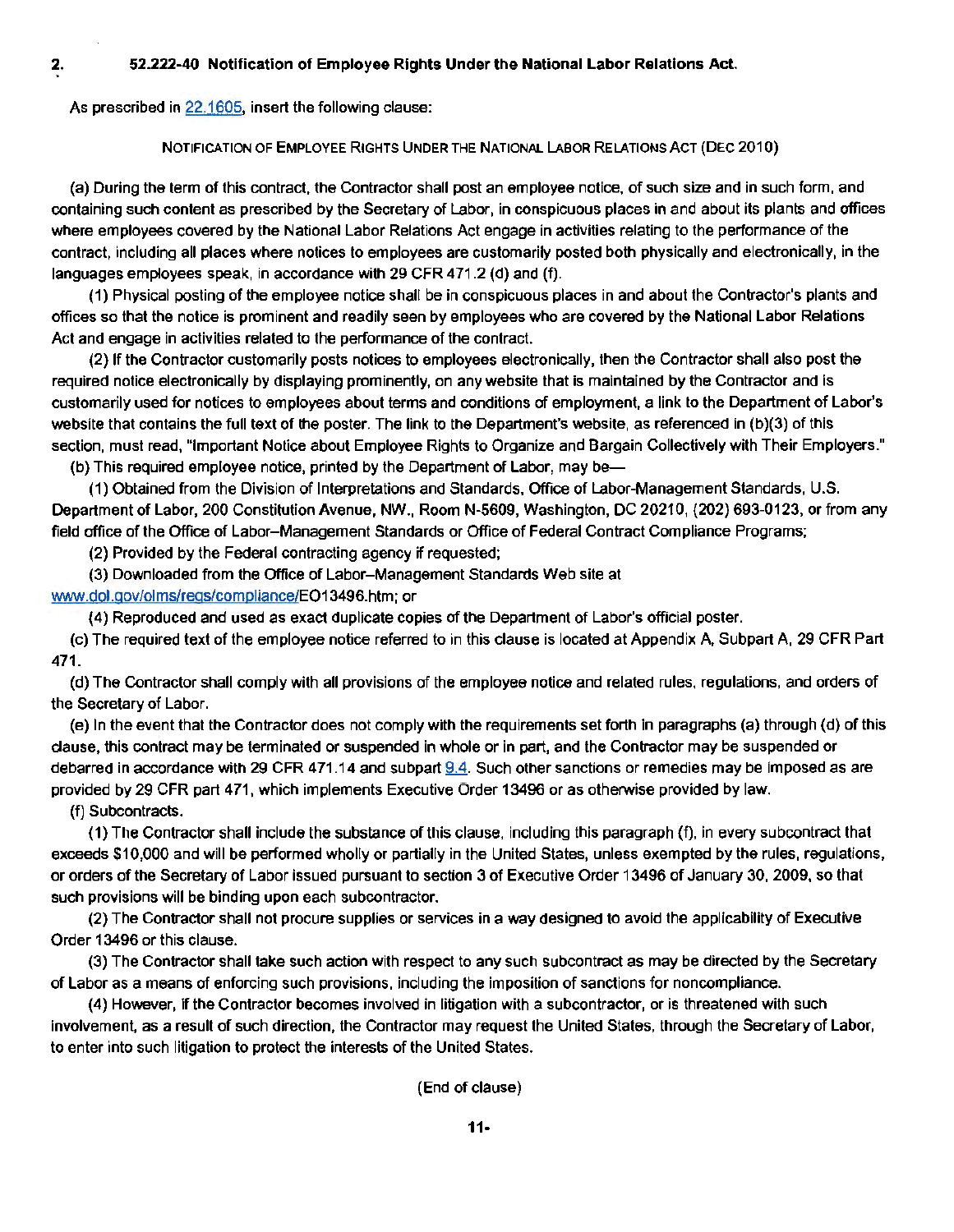#### 3. 52.241-7 Change in Rates or Terms and Conditions of Service for Regulated Services (FEB 1995)

As prescribed in  $41.501(d)(1)$ , insert a clause substantially the same as the following:

CHANGE IN RATES OR TERMS AND CONDITIONS OF SERVICE FOR REGULATED SERVICES (FEB 1995)

(a) This clause applies to the extent services furnished under this contract are subject to regulation by a regulatory body. The Contractor agrees to give 30 days written notice of ( 1) the filing of an application for change in rates or terms and conditions of service concurrently with the filing of the application and (2) any changes pending with the regulatory body as of the date of contract award. Such notice shall fully describe the proposed change. If, during the term of this contract, the regulatory body having jurisdiction approves any changes, the Contractor shall forward to the Contracting Officer a copy of such changes within 15 days after the effective date thereof. The Contractor agrees to continue furnishing service under this contract in accordance with the amended tariff, and the Government agrees to pay for such service at the higher or lower rates as of the date when such rates are made effective.

(b) The Contractor agrees that throughout the life of this contract the applicable published and unpublished rate schedule(s) shall not be in excess of the lowest cost published and unpublished rate schedule(s) available to any other customers of the same class under similar conditions of use and service.

(c) In the event that the regulatory body promulgates any regulation concerning matters other than rates which affects this contract, the Contractor shall immediately provide a copy to the Contracting Officer. The Government shall not be bound to accept any new regulation inconsistent with Federal laws or regulations.

(d) Any changes to rates or terms and conditions of service shall be made a part of this contract by the issuance of a contract modification unless otherwise specified in the contract. The effective date of the change shall be the effective date by the regulatory body. Any factors not governed by the regulatory body will have an effective date as agreed to by the parties.

(End of clause)

NOTE: Insert language prescribed in 41.501(d)(1).

### 4. 52.252-1 Solicitation Provisions Incorporated by Reference (FEB 1998)

As prescribed in 52.107(a), insert the following provision:

#### SOLICITATION PROVISIONS INCORPORATED BY REFERENCE (FEB 1996)

5. The requirements of the Disputes clause at Federal Acquisition Regulation (FAR) 52.233-1 are supplemented to provide that matters involving the interpretation of tariffed retail rates, tariff rate schedules, and tariffed terms provided under this contract are subject to the jurisdiction and regulation of the utility rate commission having jurisdiction. (End of Clause)

#### 14.4. State Taxes.

The contract price excludes all State and local taxes levied on or measured by the contract or sales price of the services or completed supplies furnished under this contract. The Government agrees either to pay the amount of the state or local taxes to the Contractor or provide evidence necessary to sustain an exemption from such taxes.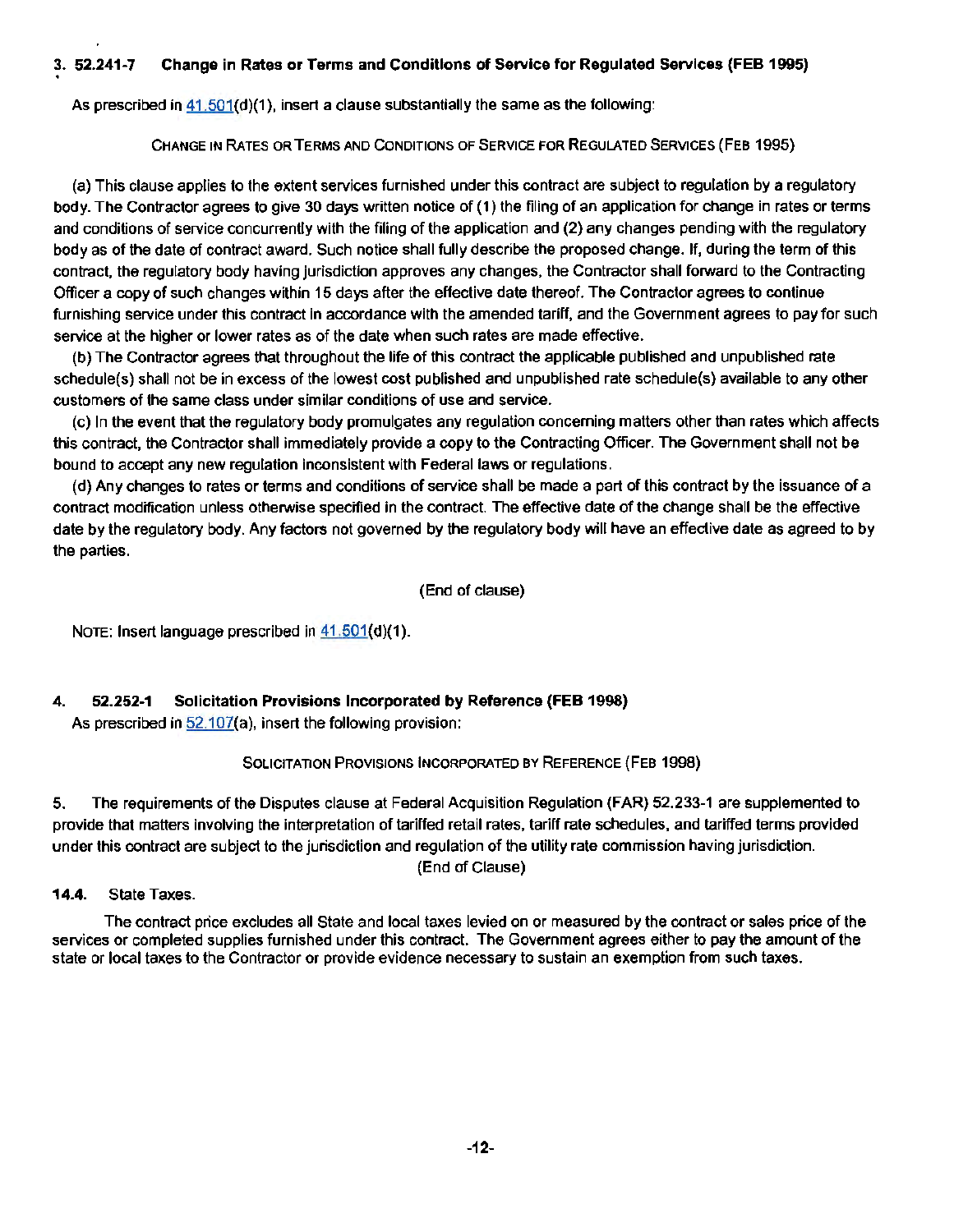#### ARTICLE 15. NOTICES

15.1. Unless specifically provided otherwise, all notices required to be provided to the Government under this Areawide Contract shall be mailed to: U. S. General Services Administration, PBS, Office of Facilities Management and Services Program; Director, Energy Division, 1800 F Street, NW Room 5116, Washington, DC 20405.

15.2. All inquiries and notices to the Contractor regarding this Areawide Contract shall be mailed to: The Gas Company LLC, doing business as Hawaii Gas. P.O. Box 3000, Honolulu, Hawaii, 96802-3000, Attention: Thomas K.L.M. Young, Executive Vice President & Chief Operating Officer, telephone number: 808-535-5900, or to such other person as the Contractor may hereafter designate in writing.

15.3. The Contractor shall provide GSA with a copy of all fully executed Exhibit "B" Authorizations for Energy Management Service including any applicable attachments at the address provided in Article 15.1.

#### ARTICLE 16. APPROVAL BY APPROPRIATE REGULATORY AUTHORITY.

The Parties acknowledge that this Areawide Contract does not affect or prejudice the rights of Contractor's ratepayers, and therefore does not require approval by the Hawaii Public Utilities Commission prior to its commencement. Notwithstanding, if it is later determined that approval from the Commission is required, the Parties agree to cooperate and diligently work toward obtaining its approval. If the Parties are not able to obtain the Commission's approval, this Agreement shall be deemed void ab initio by operation of law, as if it had never been entered into.

#### ARTICLE 17. UTILITY ENERGY SERVICE CONTRACTS.

17.1. Measurement and Verification: Energy Conservation Measures (ECM) will not be normally considered unless a net overall energy usage or cost reduction can be demonstrated and verified. Verification standards for energy projects are established in the M&V Guidelines: Measurement and Verification for Federal Energy Management Projects, published by the Department of Energy's Federal Energy Management Program (FEMP).

17.2. Unless otherwise provided by law, the following provisions shall apply to Energy Management Services:

(a) Payment for Energy Conservation Measures, when authorized as an Energy Management Service (EMS), shall be equal to the direct cost of capital or financing amortized over a negotiated payment term commencing on the date of acceptance of the completed installation;

(b) The payment term for Authorizations involving Energy Conservation Measures shall be calculated to enable the Ordering Agency's payment(s) to be lower than the estimated cost savings to be realized from its implementation. In no event, however, shall this term exceed 80% of the useful life of the equipment and material to be installed.

17.3. Subcontracting: The Contractor may perform any or all of its requested services through subcontractors, including its unregulated affiliates. ECM subcontractors shall be competitively selected in accordance with FAR 52.244-5 (Article 14.1-65 herein). Subcontractor selection shall be based on cost, experience, past performance and other such factors as the Contractor and the Ordering Agency may mutually deem appropriate and reasonably related to the Government's minimum requirements. Upon request by the Government, the Contractor shall make available to the contracting officer all documents related to the selection of a subcontractor. In no event shall the service be provided by subcontractors listed as excluded from Federal Procurement Programs maintained by GSA pursuant to 48 C.F.R. 9.404 (Article 14.1-12 herein).

17.4. For all Authorizations involving Energy Conservation Measures, it is desirable to have a Warranty Clause that addresses the specific needs and requirements of the work being performed and equipment that is to be provided by the Contractor, however, in the absence of a Warranty Clause in the Authorization the following language will serve as the default Clause:

CONTRACTOR ACKNOWLEDGES THAT THE UNITED STATES OF AMERICA WILL OWN THE CONTRACTING AGENCY'S EQUIPMENT, AND THE CONTRACTOR WILL OWN THE CONTRACTOR'S EQUIPMENT. ACCORDINGLY, ALL WARRANTIES SET FORTH HEREIN, OR OTHERWISE PROVIDED BY LAW, SHALL INURE TO THE RESPECTIVE PARTIES, IN ACCORDANCE WITH THEIR OWNERSHIP INTERESTS.

17.5. The Ordering Agency shall submit to GSA a copy of all preliminary energy audit results or Energy Conservation Measure analysis for review and compliance with Federal regulations and policy. Upon written confirmation of the aforementioned information, the Ordering Agency may negotiate Task Orders with the Affiliate for the implementation of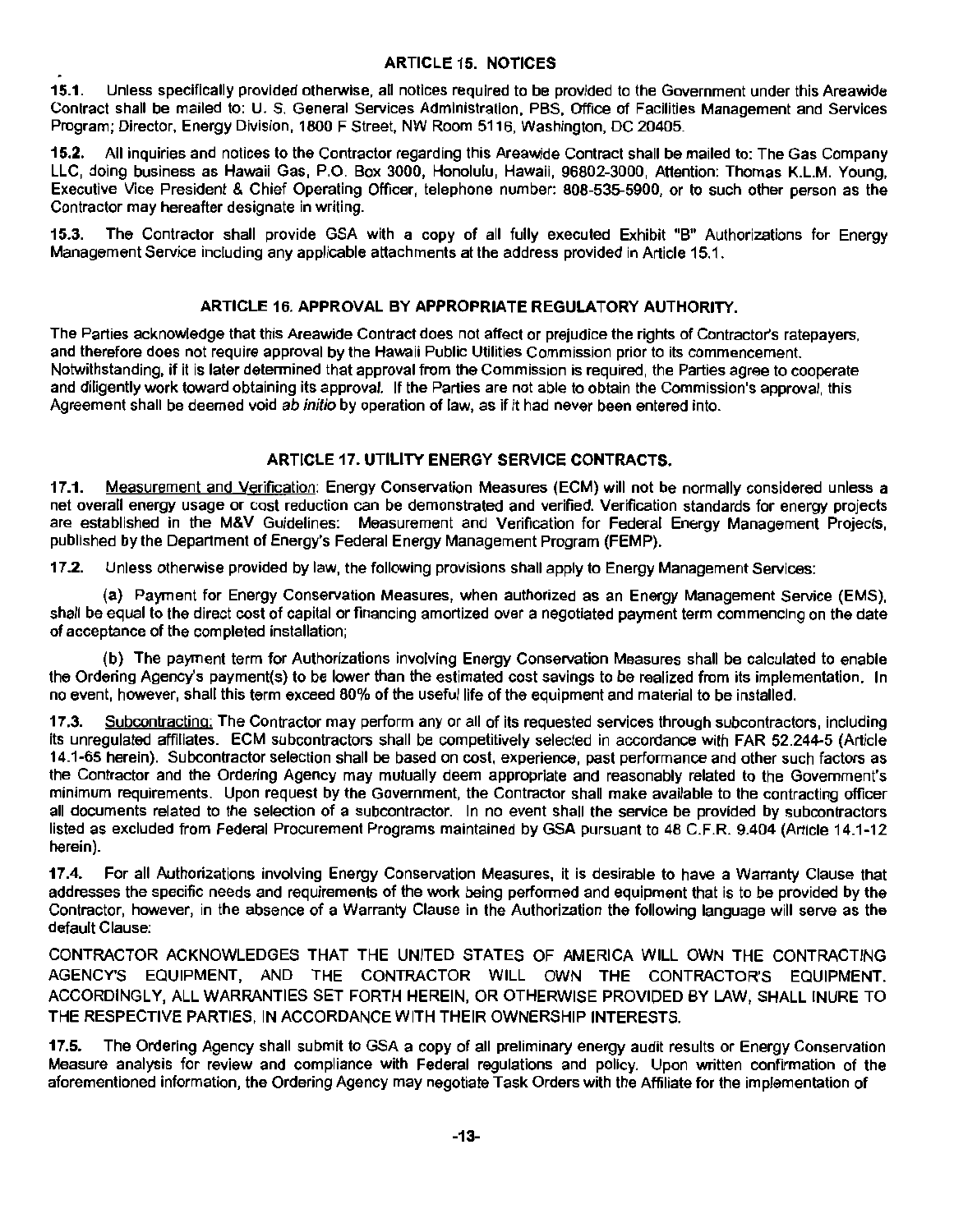the Energy Conservation Measures described in the preliminary documents. The Ordering Agency shall provide GSA with copies of fully executed Exhibit "B" Authorizations for any Energy Management Service resulting from approved energy audits. including any applicable attachments, at the address provided in Article 16.1.

17.6. Contractor's Responsibilities under Contract for Energy Management Services provided under this Contract:

(a) The Contractor shall not provide Energy Management Services to Federal facilities under this Agreement unless the facility is a current customer of the Contractor or a prospective customer of the Contractor that is located within a geographic area that the Contractor is authorized to serve.

{b) The work that is to be performed under the Energy Management Service contract shall be limited to work resulting in a direct reduction in energy usage {see Article 1.1(j)) and any modifications or repairs that are necessary as a direct result of the installation of the Energy Conservation Measure.

17.7. Guaranteed Savings and Scoring of UESC's by the Ordering Agency(ies):UESC's that meet the definition of "Energy Management Service" ("EMS") prescribed in Article 1.1(k) of this Areawide Contract, and which follow the guidance prescribed in OMB Memoranda M-12-21 and M-98-13, may be scored for budgetary purposes by the Ordering Agency(ies) on an annual basis if the UESC requires:

- (a) Energy savings performance assurances or guarantees of the savings to be generated by improvements, which must cover the full cost of the Federal investment for the improvements;
- (b) Measurement and verification {M&V) of savings through commissioning and retro-commissioning; and
- (c) Competition or an alternatives analysis as part of the selection process prior to entering into a UESC

#### ARTICLE 18. MISCELLANEOUS

18.1. Contract administration: The Ordering Agency shall assist in the day-to-day administration of the Utility Service being provided to it under an Authorization.

18.2. Anti-Deficiency: Unless otherwise authorized by Public Law or Federal Regulation, nothing contained herein shall be construed as binding the Government to expend, in any one fiscal year, any sum in excess of the appropriation made by Congress for that fiscal year in furtherance of the matter of the contract or to involve the Government in an obligation for the future expenditure of monies before an appropriation is made (Anti-Deficiency Act, 31 U.S.C. 1341(a)(1 )(A).

18.3. Obligation to Serve: Nothing contained in this Contract shall obligate the Contractor to take any action which it may consider to be detrimental to its obligations as a public utility.

18.4. Term of Authorizations: It is recognized that during the life of this Contract, situations and/or requirements may arise where it may be desirable that the term of service to an Ordering Agency's facility extend beyond the term of this Contract. In such event, the particular Authorization involved may specify a term extending beyond the term of this Contract, provided that it is within the contracting authority of the Ordering Agency and appropriate termination liability provisions have been negotiated between the Contractor and Ordering Agency to address unamortized balances for Connection Charges and/or financing charges associated with Energy Management Service projects.

18.5. Indemnification: Any indemnification language contained in standard form agreements executed between the Ordering Agency and the Contractor shall be binding upon the Federal Government only to the extent authorized by opinions of the Government Accountability Office and the Federal Torts Claims Act.

18.6. Waiver of Sovereign Immunity: Any language contained in standard form agreements executed between the Ordering Agency and the Contractor shall not be construed to waive the federal government's sovereign immunity, and may not be applicable where the federal government's sovereign immunity has not otherwise been waived by statutory law.

18.7. Davis Bacon Act: Since this Areawide Public Utility Contract does not involve the regulated utility company performing on a Federally funded or assisted contract for the construction, alteration, or repair of a public work and/or public facility, the Davis Bacon Act does not apply to the work to be performed by the regulated utility company in connection with the provision of regulated utility services. However, if a determination by the Department of Labor {DOL) differs, the regulated utility company will be solely responsible for any financial liability for any contrary determination by DOL.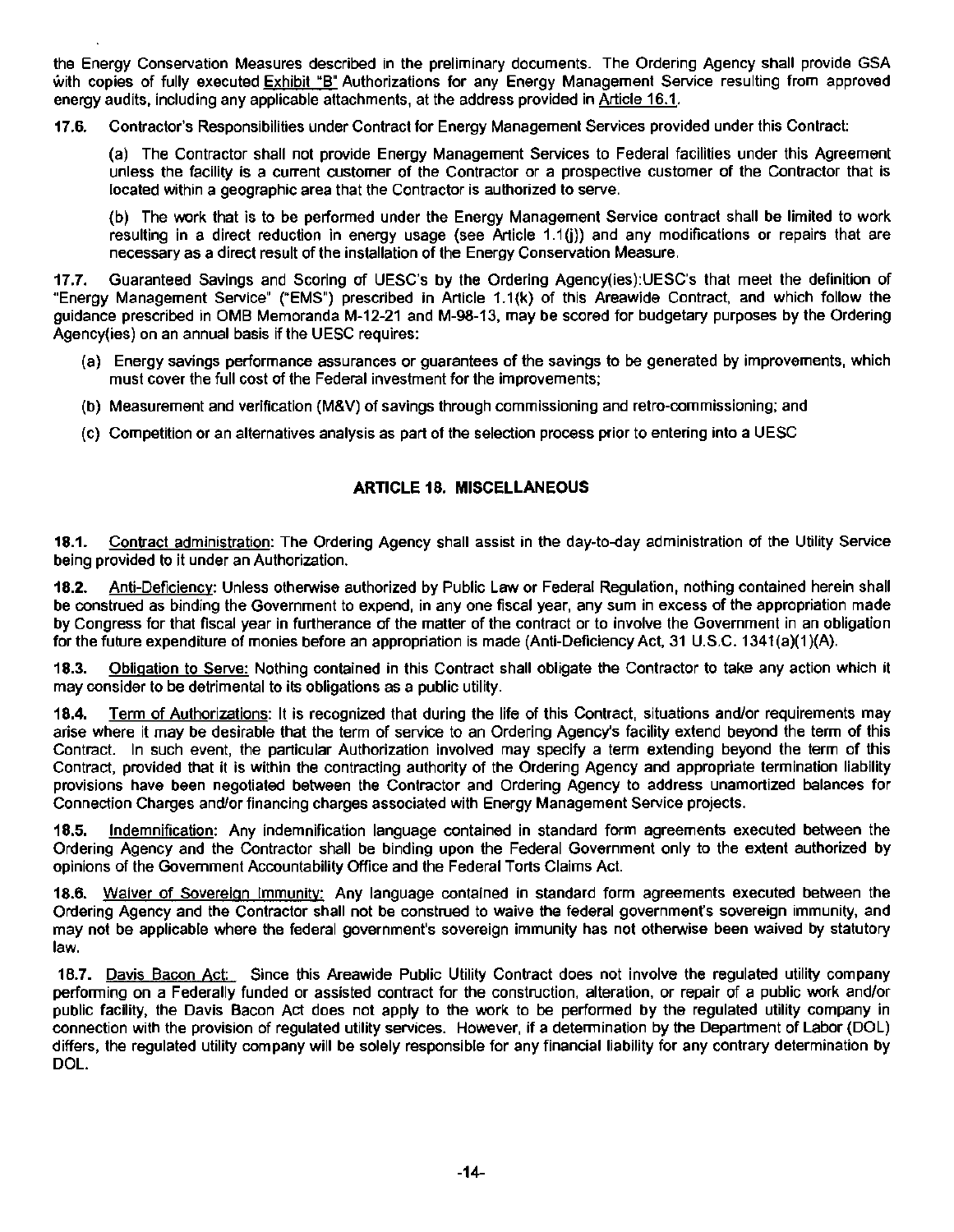IN WITNESS WHEREOF, the parties have executed this contract as of the day and the year first above written.

> UNITED STATES OF AMERICA Acting through the Administrator

of General Services

By: <del>Kinda K. Koman)</del>

Contracting Officer GSA, PBS, Energy Division

ATTEST:

 $\Delta$ 

 $B_1$ 

Jerard Butler <sup>5</sup>ublic Utilities Specialist GSA, PBS, Energy Division

The Gas Company, LLC dba HAWAl'I GAS

By: **Executive Vice President** 

Title: & Chief Operating Officer

ATTEST:

By: $\qquad \qquad \qquad \qquad$ Title: Associate General Counsel

Lori Y. Sun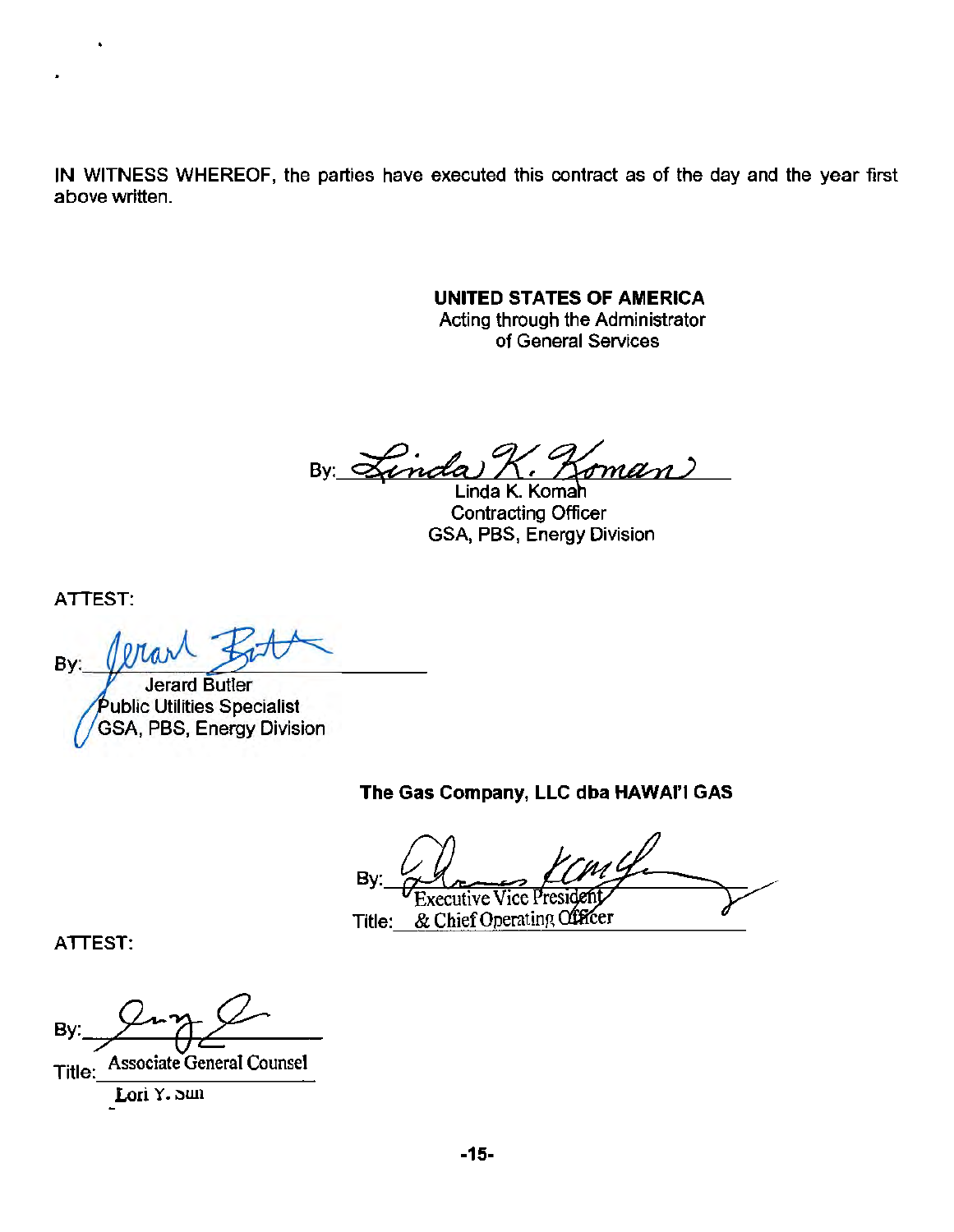## **CERTIFICATE**

I, \_\_\_\_\_ t\_o\_ri\_Y\_.\_S\_un \_\_\_\_\_, certify that I am \_\_ A\_s;;;.;;s..;;;..oc"""'ia=te=-G=e,...n ..... er...... at......,C ....0....... 11...,.ns...... e.\_I\_\_ of The Gas Company, LLC dba HAWAl'I GAS, named as Contractor in the Negotiated Areawide Public Utility Contract No. GS-00P-16-BSD-1202; that **Thomas K.L.M. Young** , who Executive Vice President signed said contract behalf of the Contractor, was then \_\_\_& Chief Operating Officer of said Corporation; and that said contract was duly signed for and on behalf of said Corporation and is within the scope of its corporate powers.

 $\overline{\frac{1}{100}}$ 

(Corporate Seal)<br>Contractor has no<br>Corporate seal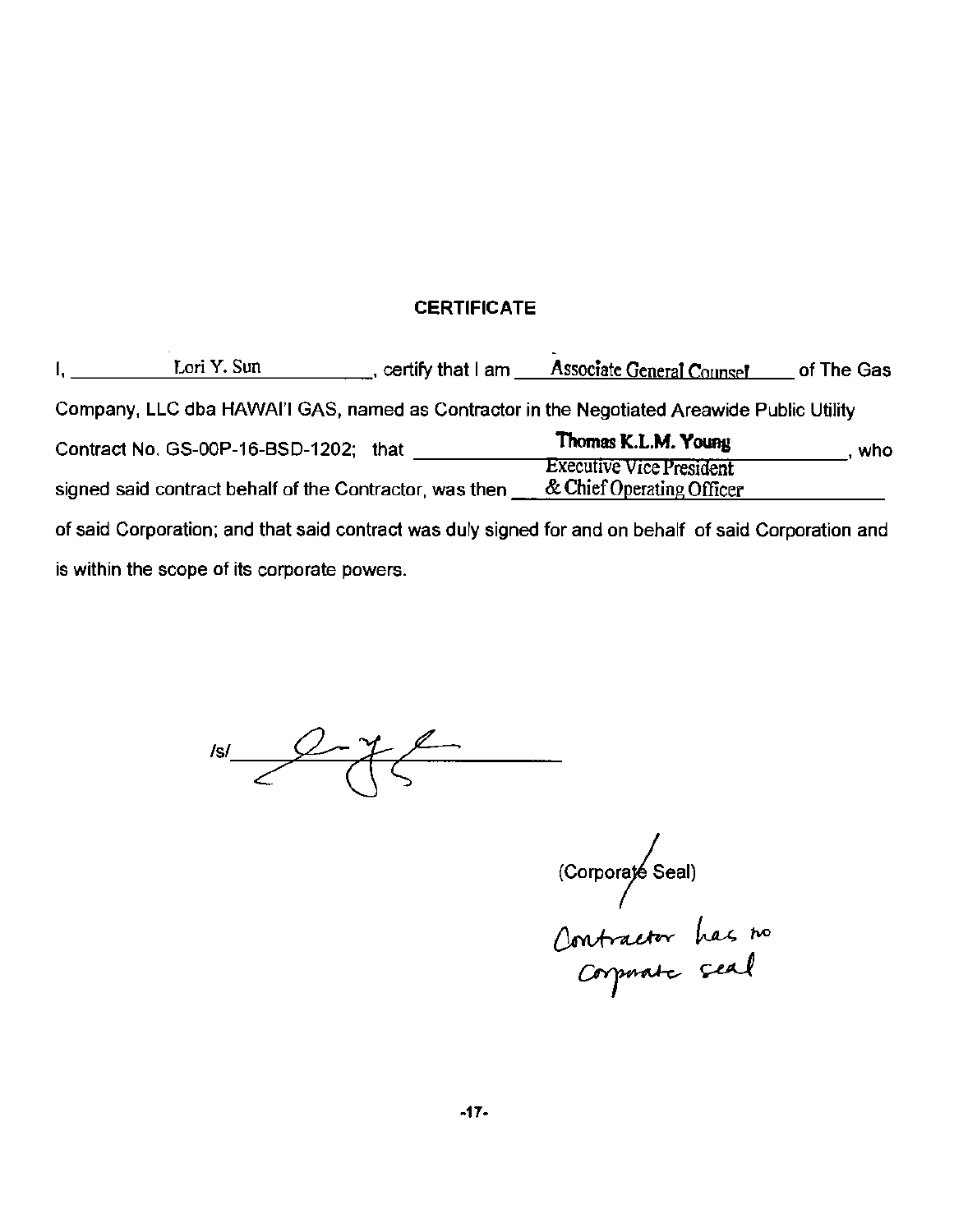**EXHIBIT A** 

Contmclo(s ID NO.\_\_\_\_\_\_(Optional) Ordering Agency's ID \_\_\_\_\_\_\_\_\_\_\_\_\_\_\_\_(Optional)

#### THE GAS COMPANY, LLC dba HAWAI'I GAS AUTHORIZATION FOR SYNTHETIC NATURAL GAS and/or LIQUEFIED PETROLEUM GAS SERVICE, CHANGE IN GAS SERVICE, OR DISCONNECTION OF GAS SERVICE UNDER CONTRACT NO. GS-OOP-16-BSD-1202

| Address:<br>Pursuant to Contract No. GS-OOP-16-BSD-1202 between the Contractor and the United States Government and subject to all the provisions thereof, service<br>to the United States Government under such contract shall be rendered or modified as hereinafter stated. Contract Articles 2 and 4 shall be followed for the initiation of<br>service under this contract. |                                                                           |                                                                                                                                                 |                                                                                                                                                                   |                                                                                                                                                                                                                               |           |
|----------------------------------------------------------------------------------------------------------------------------------------------------------------------------------------------------------------------------------------------------------------------------------------------------------------------------------------------------------------------------------|---------------------------------------------------------------------------|-------------------------------------------------------------------------------------------------------------------------------------------------|-------------------------------------------------------------------------------------------------------------------------------------------------------------------|-------------------------------------------------------------------------------------------------------------------------------------------------------------------------------------------------------------------------------|-----------|
|                                                                                                                                                                                                                                                                                                                                                                                  |                                                                           |                                                                                                                                                 |                                                                                                                                                                   |                                                                                                                                                                                                                               |           |
| NATURE OF SERVICE: □ Connect                                                                                                                                                                                                                                                                                                                                                     | $\Box$ Change                                                             | $\Box$ Line Extension, Alteration, Relocation, or Reinforcement $\Box$ Transportation<br>$\Box$ Full Service $\Box$ Local Distribution Services | $\Box$ Disconnect $\Box$ Continue Service<br>$\Box$ Billing & Ancillary Services                                                                                  | <b>ODSM</b> Project                                                                                                                                                                                                           |           |
|                                                                                                                                                                                                                                                                                                                                                                                  |                                                                           |                                                                                                                                                 |                                                                                                                                                                   |                                                                                                                                                                                                                               |           |
| TERM OF SERVICE: From _____________________ through _______________.                                                                                                                                                                                                                                                                                                             |                                                                           |                                                                                                                                                 |                                                                                                                                                                   |                                                                                                                                                                                                                               |           |
| SERVICE HEREUNDER SHALL BE UNDER RATE SCHEDULE NO.<br>amended or modified by the regulatory body having jurisdiction. (see article 5 of this contract.)                                                                                                                                                                                                                          |                                                                           |                                                                                                                                                 |                                                                                                                                                                   | ٠.                                                                                                                                                                                                                            | Hereafter |
| ESTIMATED ANNUAL GAS VOLUME: : THERMS                                                                                                                                                                                                                                                                                                                                            |                                                                           |                                                                                                                                                 |                                                                                                                                                                   |                                                                                                                                                                                                                               |           |
| ESTIMATED CONNECTION CHARGE: \$__________________________________(if applicable)**                                                                                                                                                                                                                                                                                               |                                                                           |                                                                                                                                                 |                                                                                                                                                                   |                                                                                                                                                                                                                               |           |
| ACCOUNTING AND APPROPRIATION DATA FOR SERVICE: _________________________________                                                                                                                                                                                                                                                                                                 |                                                                           |                                                                                                                                                 |                                                                                                                                                                   |                                                                                                                                                                                                                               |           |
| BILLS WILL BE RENDERED TO THE ORDERING AGENCY FOR PAYMENT AT THE FOLLOWING ADDRESS:                                                                                                                                                                                                                                                                                              |                                                                           |                                                                                                                                                 |                                                                                                                                                                   | $\mathbf{m}$ and $\mathbf{m}$                                                                                                                                                                                                 | copies.   |
| The foregoing shall be effective upon the return of the fully executed original Authorization by the Contractor to the ordering Agency.                                                                                                                                                                                                                                          |                                                                           |                                                                                                                                                 |                                                                                                                                                                   |                                                                                                                                                                                                                               |           |
| <b>ACCEPTED:</b>                                                                                                                                                                                                                                                                                                                                                                 |                                                                           |                                                                                                                                                 |                                                                                                                                                                   |                                                                                                                                                                                                                               |           |
|                                                                                                                                                                                                                                                                                                                                                                                  |                                                                           |                                                                                                                                                 |                                                                                                                                                                   | HAWAI'I GAS                                                                                                                                                                                                                   |           |
| (Ordering Agency)                                                                                                                                                                                                                                                                                                                                                                |                                                                           |                                                                                                                                                 |                                                                                                                                                                   | (Contractor)                                                                                                                                                                                                                  |           |
| By:                                                                                                                                                                                                                                                                                                                                                                              |                                                                           |                                                                                                                                                 | By:                                                                                                                                                               |                                                                                                                                                                                                                               |           |
| <b>Authorized Signature</b>                                                                                                                                                                                                                                                                                                                                                      |                                                                           |                                                                                                                                                 |                                                                                                                                                                   | <b>Authorized Signature</b>                                                                                                                                                                                                   |           |
| Title:<br><u> 1994 - Johann Stein, mars an t-Amerikaansk ferstjer</u>                                                                                                                                                                                                                                                                                                            |                                                                           |                                                                                                                                                 | Title:                                                                                                                                                            | the control of the control of the control of the control of the control of                                                                                                                                                    |           |
| Date:<br>Telephone No: $\qquad \qquad$                                                                                                                                                                                                                                                                                                                                           |                                                                           |                                                                                                                                                 | Date:                                                                                                                                                             | Telephone No: The Contract of the Contract of the Contract of the Contract of the Contract of the Contract of the Contract of the Contract of the Contract of the Contract of the Contract of the Contract of the Contract of |           |
|                                                                                                                                                                                                                                                                                                                                                                                  |                                                                           |                                                                                                                                                 |                                                                                                                                                                   |                                                                                                                                                                                                                               |           |
| ۰<br>such schedule.                                                                                                                                                                                                                                                                                                                                                              | Include a reference to the applicable rate schedule, and attach a copy of |                                                                                                                                                 | <b>NOTE</b><br>A fully executed copy of this Authorization shall be transmitted by the<br>ordering Agency to the U.S. General Services Administration, PRS Energy |                                                                                                                                                                                                                               |           |

sheets that cover required connection or extension charges and special facilities or service arrangements. (See Article 5 of this Contract for instructions.)

ł

<sup>\*\*</sup> If necessary, attach and make part hereof supplemental agreements or ordering Agency to the U.S. General Services Administration, PBS Energy \*\* If necessary, attach and make part hereof supplemental agreements or Divi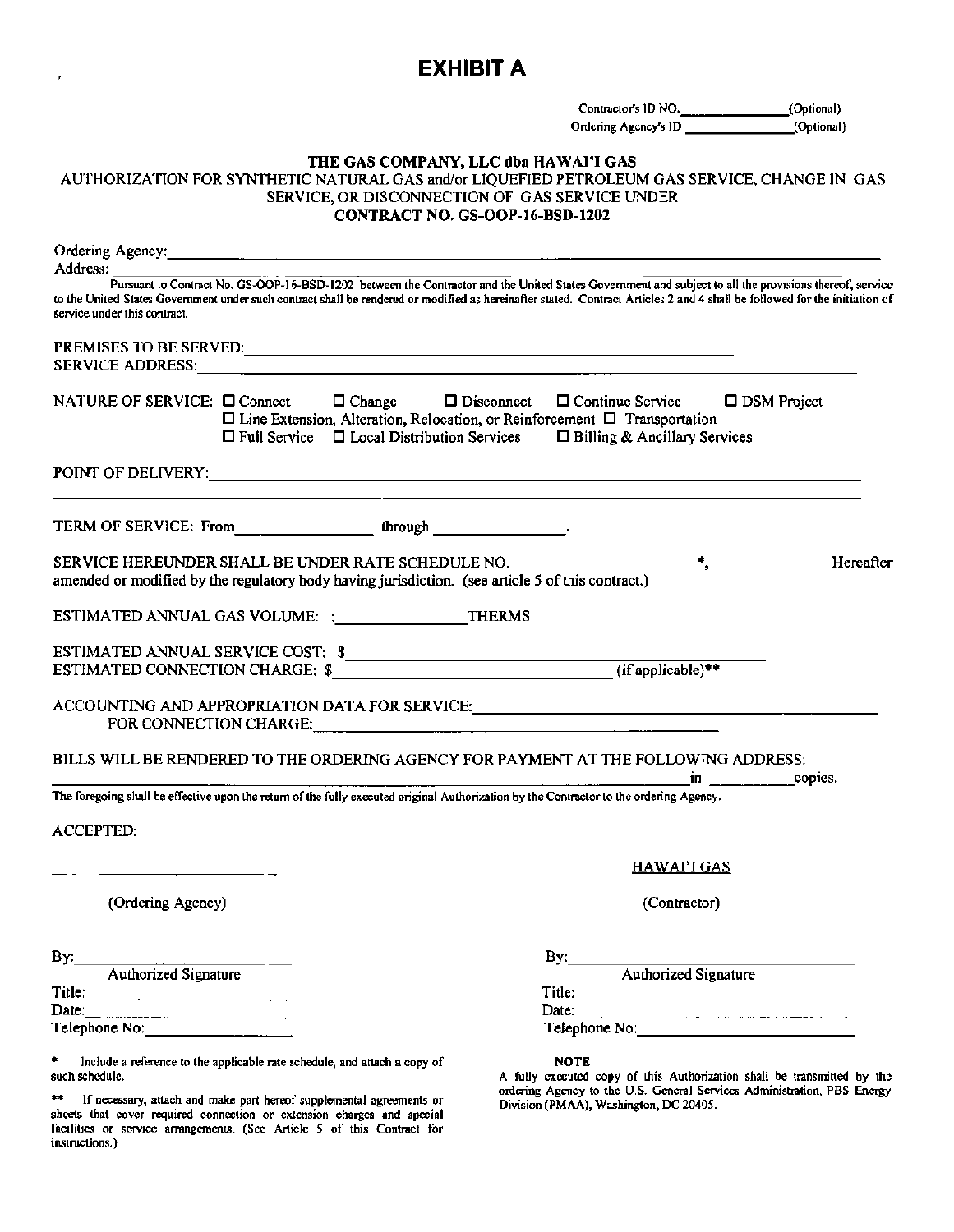## **EXHIBIT B**

| Contractor's ID NO. |  |
|---------------------|--|

Ordering Agency's ID NO. (Required)

## THE GAS COMPANY, LLC dba HAWAl'I GAS AUTHORIZATION FOR ENERGY MANAGEMENT SERVICES CONTRACT NO. GS-OOP-16-BSD-1202 Ordering Address: Agency:·------------------------------------

| Ordering Agency: |  |
|------------------|--|
| Address:         |  |

 $\mathcal{F}^{\mathcal{I}}$ 

| extended to the required contract term.                                                                                                                                             | Pursuant to Areawide Contract No. GS-OOP-16-BSD-1202 between HAWAI'I GAS ("Contractor") and the United States Government, service<br>to the Government under such contract shall be rendered and subject to all the provisions thereof. The Areawide Contract shall be for a term of ten (10)<br>years, unless otherwise renewed, extended or modified. In the event the Areawide Contract is not renewed at the expiration of the contract term, this<br>Exhibit "B" Authorization shall be cancelled unless it is modified to incorporate the general terms and conditions of the current contract and the term                                                                                                                                                                                                                                                                                                                                                                                                                                                                                                                                                                                                                                                                                                                                                                                                                                                                                       |                                                            |                                                          |
|-------------------------------------------------------------------------------------------------------------------------------------------------------------------------------------|---------------------------------------------------------------------------------------------------------------------------------------------------------------------------------------------------------------------------------------------------------------------------------------------------------------------------------------------------------------------------------------------------------------------------------------------------------------------------------------------------------------------------------------------------------------------------------------------------------------------------------------------------------------------------------------------------------------------------------------------------------------------------------------------------------------------------------------------------------------------------------------------------------------------------------------------------------------------------------------------------------------------------------------------------------------------------------------------------------------------------------------------------------------------------------------------------------------------------------------------------------------------------------------------------------------------------------------------------------------------------------------------------------------------------------------------------------------------------------------------------------|------------------------------------------------------------|----------------------------------------------------------|
| PREMISES TO BE SERVED:                                                                                                                                                              |                                                                                                                                                                                                                                                                                                                                                                                                                                                                                                                                                                                                                                                                                                                                                                                                                                                                                                                                                                                                                                                                                                                                                                                                                                                                                                                                                                                                                                                                                                         |                                                            |                                                          |
| <b>SERVICE ADDRESS:</b>                                                                                                                                                             |                                                                                                                                                                                                                                                                                                                                                                                                                                                                                                                                                                                                                                                                                                                                                                                                                                                                                                                                                                                                                                                                                                                                                                                                                                                                                                                                                                                                                                                                                                         |                                                            |                                                          |
| NATURE OF SERVICE:                                                                                                                                                                  | □ Preliminary Energy Audit □ ECP Feasibility Study □ ECP Engineering & Design Study<br>□ Energy Conservation Project (ECP) Installation<br>□ Demand Side Management (DSM) Project<br>□ Other (See Remarks Below)                                                                                                                                                                                                                                                                                                                                                                                                                                                                                                                                                                                                                                                                                                                                                                                                                                                                                                                                                                                                                                                                                                                                                                                                                                                                                        |                                                            |                                                          |
|                                                                                                                                                                                     | ALL ENERGY MANAGEMENT SERVICES TO BE PROVIDED BY CONTRACTOR UNDER THIS AUTHORIZATION ARE SUBJECT TO THE<br>AUTHORITY OF THE APPLICABLE STATE REGULATORY COMMISSION HAVING JURISDICTION.                                                                                                                                                                                                                                                                                                                                                                                                                                                                                                                                                                                                                                                                                                                                                                                                                                                                                                                                                                                                                                                                                                                                                                                                                                                                                                                 |                                                            |                                                          |
| POINT OF DELIVERY:                                                                                                                                                                  | <u> 1980 - John Stein, mars and de Branch Stein, mars and de Branch Stein Branch Stein Branch Stein Branch Stein</u>                                                                                                                                                                                                                                                                                                                                                                                                                                                                                                                                                                                                                                                                                                                                                                                                                                                                                                                                                                                                                                                                                                                                                                                                                                                                                                                                                                                    |                                                            |                                                          |
|                                                                                                                                                                                     |                                                                                                                                                                                                                                                                                                                                                                                                                                                                                                                                                                                                                                                                                                                                                                                                                                                                                                                                                                                                                                                                                                                                                                                                                                                                                                                                                                                                                                                                                                         |                                                            |                                                          |
|                                                                                                                                                                                     | ACCOUNTING AND APPROPRIATION DATA: And the contract of the contract of the contract of the contract of the contract of the contract of the contract of the contract of the contract of the contract of the contract of the con                                                                                                                                                                                                                                                                                                                                                                                                                                                                                                                                                                                                                                                                                                                                                                                                                                                                                                                                                                                                                                                                                                                                                                                                                                                                          |                                                            |                                                          |
| <b>LIST OF ATTACHMENTS:</b>                                                                                                                                                         |                                                                                                                                                                                                                                                                                                                                                                                                                                                                                                                                                                                                                                                                                                                                                                                                                                                                                                                                                                                                                                                                                                                                                                                                                                                                                                                                                                                                                                                                                                         |                                                            |                                                          |
| □ General Conditions                                                                                                                                                                | $\square$ Payment Provisions                                                                                                                                                                                                                                                                                                                                                                                                                                                                                                                                                                                                                                                                                                                                                                                                                                                                                                                                                                                                                                                                                                                                                                                                                                                                                                                                                                                                                                                                            | □ Special Requirements                                     | <b>D</b> Economic Analysis                               |
| □ Facility/Site Plans<br>□ Design Drawings                                                                                                                                          | □ Historical Data<br>□ Design Specifications                                                                                                                                                                                                                                                                                                                                                                                                                                                                                                                                                                                                                                                                                                                                                                                                                                                                                                                                                                                                                                                                                                                                                                                                                                                                                                                                                                                                                                                            | <b>D</b> Utility Usage History<br>$\square$ Certifications | <b>D</b> ECP Feasibility Study<br>□ Commission Schedules |
| (1)<br>(2)<br>(3)<br>(4)<br>52.215-14 Integrity of Unit Prices (Oct 1997)<br>(5)<br>(6)<br>(7)<br>(8)<br>(9)<br>(10)<br>52.232-25 Prompt Payment (Oct 2008)<br>(11)<br>(14)<br>(15) | CLAUSES INCORPORATED BY REFERENCE AND MISCELLANEOUS PROVISIONS (Check applicable clauses):<br>52.204-9 Personal Identity Verification of Contractor Personnel (Sept 2007)<br>52.215-2 Audit and Records-Negotiation (Mar 2009)<br>52.215-10 Price Reduction for Defective Cost or Pricing Data (Oct 2010)<br>52.215-12 Subcontractor Cost or Pricing Data (Oct 1997)<br>52.215-20 Requirements for Cost or Pricing Data or Information Other Than Cost or Pricing Data (Oct 1997)<br>52.223-4 Recovered Material Certification (May 2008)<br>52.223-9 Estimate of Percentage of Recovered Material Content for EPA-Designated Items (May 2008)<br>52.223-15 Energy Efficiency in Energy-Consuming Products (Dec 2007)<br>52.223-17 Affirmetive Procurement of EPA-designated Items in Service and Construction Contracts (May 2008)<br>(12) 52.232-35 Designation of Office for Government Receipt of Electronic Funds Transfer Information (May 1999)<br>(13) __ 52.241-8 Change in Rates or Terms and Conditions of Service for Unregulated<br>Services (Feb 1995) (Supersedes the provisions of Article 14.1-53 of the Contract)<br>52.244-5 Competition in Subcontracting (Dec 1996)<br>52.249-8 Default (Fixed-Price Supply and Service) (Apr 1984)<br>In addition, the Contracting Officer negotiating the terms and conditions under this Authorization, with written consent from Contractor, may supplement<br>the above-referenced clauses with clauses for the appropriate type of contract. |                                                            |                                                          |
| <b>REMARKS:</b>                                                                                                                                                                     |                                                                                                                                                                                                                                                                                                                                                                                                                                                                                                                                                                                                                                                                                                                                                                                                                                                                                                                                                                                                                                                                                                                                                                                                                                                                                                                                                                                                                                                                                                         |                                                            |                                                          |
| ACCEPTED:                                                                                                                                                                           |                                                                                                                                                                                                                                                                                                                                                                                                                                                                                                                                                                                                                                                                                                                                                                                                                                                                                                                                                                                                                                                                                                                                                                                                                                                                                                                                                                                                                                                                                                         |                                                            | <b>HAWAI'I GAS</b>                                       |
| (Ordering Agency)                                                                                                                                                                   |                                                                                                                                                                                                                                                                                                                                                                                                                                                                                                                                                                                                                                                                                                                                                                                                                                                                                                                                                                                                                                                                                                                                                                                                                                                                                                                                                                                                                                                                                                         | (Contractor)                                               |                                                          |
| By:                                                                                                                                                                                 |                                                                                                                                                                                                                                                                                                                                                                                                                                                                                                                                                                                                                                                                                                                                                                                                                                                                                                                                                                                                                                                                                                                                                                                                                                                                                                                                                                                                                                                                                                         |                                                            |                                                          |
| Authorized Signature                                                                                                                                                                |                                                                                                                                                                                                                                                                                                                                                                                                                                                                                                                                                                                                                                                                                                                                                                                                                                                                                                                                                                                                                                                                                                                                                                                                                                                                                                                                                                                                                                                                                                         |                                                            | By: Authorized Signature                                 |
|                                                                                                                                                                                     |                                                                                                                                                                                                                                                                                                                                                                                                                                                                                                                                                                                                                                                                                                                                                                                                                                                                                                                                                                                                                                                                                                                                                                                                                                                                                                                                                                                                                                                                                                         |                                                            |                                                          |
| Date:                                                                                                                                                                               |                                                                                                                                                                                                                                                                                                                                                                                                                                                                                                                                                                                                                                                                                                                                                                                                                                                                                                                                                                                                                                                                                                                                                                                                                                                                                                                                                                                                                                                                                                         |                                                            |                                                          |
|                                                                                                                                                                                     | Telephone No: Telephone No: Telephone No: Telephone No: Telephone No: Telephone No: Telephone No: NOTE: A fully executed copy of this Authorization shall be transmitted by the ordering Agency to the U.S. General Services A                                                                                                                                                                                                                                                                                                                                                                                                                                                                                                                                                                                                                                                                                                                                                                                                                                                                                                                                                                                                                                                                                                                                                                                                                                                                          |                                                            |                                                          |
| Division (PMAA). Washington, DC 20405                                                                                                                                               |                                                                                                                                                                                                                                                                                                                                                                                                                                                                                                                                                                                                                                                                                                                                                                                                                                                                                                                                                                                                                                                                                                                                                                                                                                                                                                                                                                                                                                                                                                         |                                                            |                                                          |